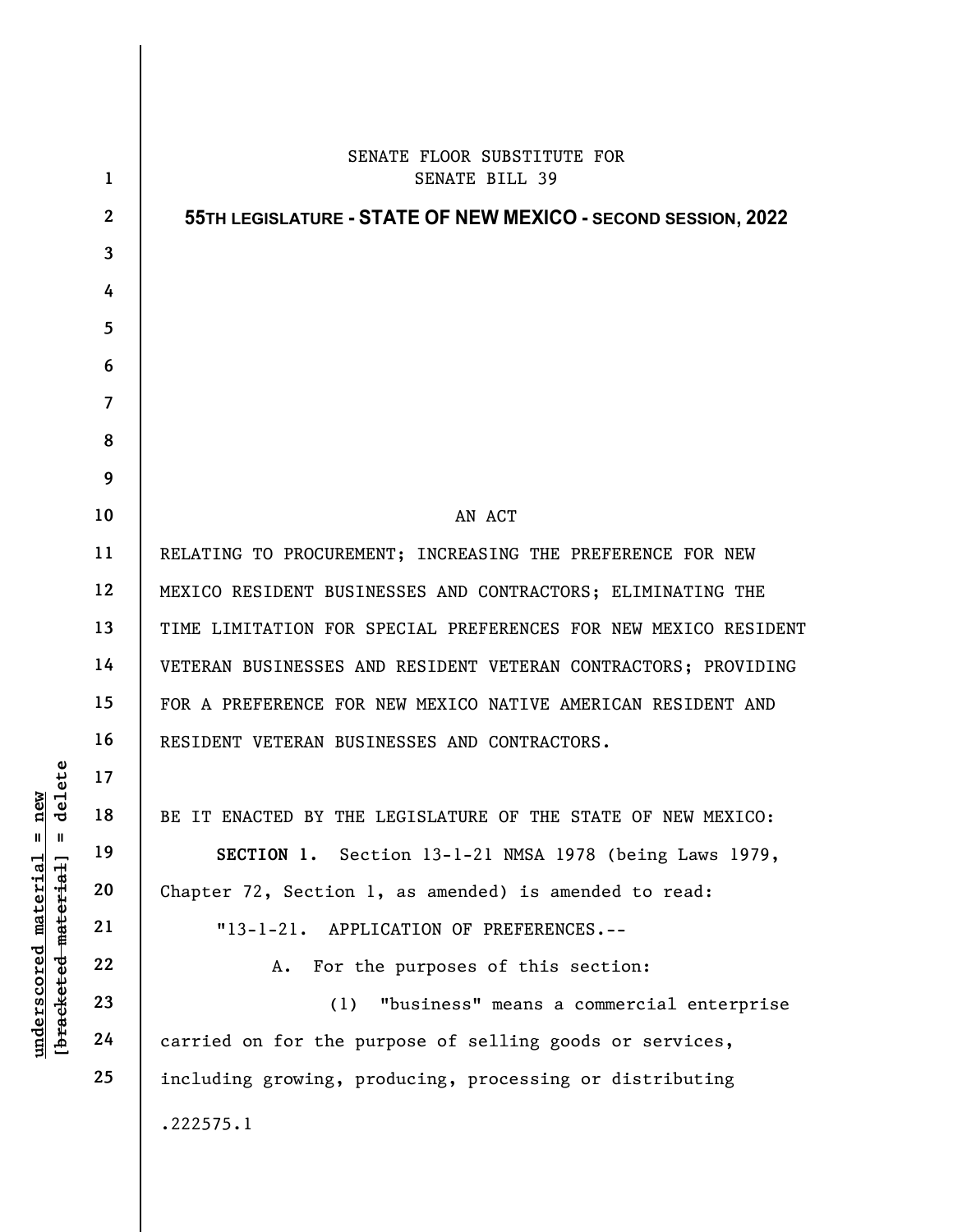1 agricultural products;

2 3 (2) "formal bid process" means a competitive bid process;

4 5 6 (3) "formal request for proposals process" means a competitive proposal process, including a competitive qualifications-based proposal process;

7 8 9 10 11 (4) "Native American resident business" means a business that has a valid Native American resident business certificate issued by the taxation and revenue department pursuant to Section 13-1-22 NMSA 1978 but does not include a Native American resident veteran business;

12 13 14 15 (5) "Native American resident veteran business" means a business that has a valid Native American resident veteran business certificate issued by the taxation and revenue department pursuant to Section 13-1-22 NMSA 1978;

underscore of the government of the<br>detailed material in the extended material of the extended material of the extended material of the extended material of the extended material of the sovernment of the state and the agen  $[$ (4)]  $(6)$  "public body" means a department, commission, council, board, committee, institution, legislative body, agency, government corporation, educational institution or official of the executive, legislative or judicial branch of the government of the state or a political subdivision of the state and the agencies, instrumentalities and institutions thereof, including two-year post-secondary educational institutions, school districts, local school boards and all municipalities, including home-rule municipalities;

> $[\frac{1}{5}]$  (7) "recycled content goods" means .222575.1

> > $- 2 -$

16

17

18

19

20

21

22

23

24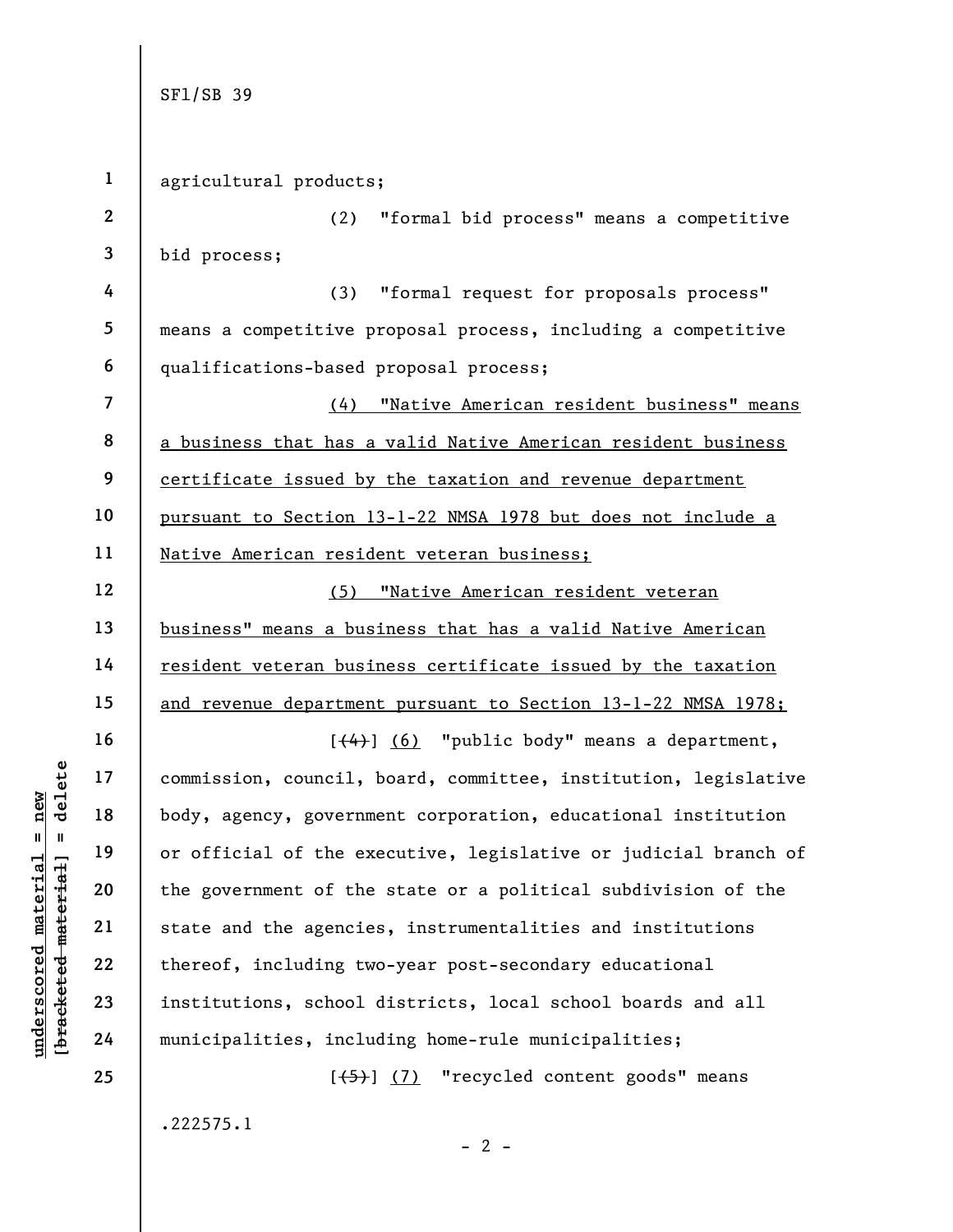1

2

3

4

13

14

15

16

17

18

19

20

21

22

23

24

25

supplies and materials composed twenty-five percent or more of recycled materials; provided that the recycled materials content meets or exceeds the minimum content standards required by bid specifications;

5 6 7 8  $[\frac{1}{6}]$  (8) "resident business" means a business that has a valid resident business certificate issued by the taxation and revenue department pursuant to Section 13-1-22 NMSA 1978 but does not include a resident veteran business; and

9 10 11 12  $[\overline{(7)}]$  (9) "resident veteran business" means a business that has a valid resident veteran business certificate issued by the taxation and revenue department pursuant to Section 13-1-22 NMSA 1978.

B. Except as provided in Subsection C of this section, when a public body makes a purchase using a formal bid process, the public body shall deem a bid submitted by a:

(1) resident business or Native American resident business to be [five] eight percent lower than the bid actually submitted; or

under 17<br>
under 18<br>
19<br>
19<br>
19<br>
19<br>
19<br>
19<br>
20<br>
21<br>
22<br>
23<br>
24<br>
24<br>
24<br>
24<br>
20<br>
24<br>
24<br>
24<br>
24<br>
20<br>
24<br>
24<br>
24<br>
24<br>
20<br>
24<br>
24<br>
24<br>
24<br>
24<br>
24<br>
24<br>
24<br>
20<br>
24<br>
24<br>
24<br>
24<br>
24<br>
24<br>
24<br>
24<br>
20<br>
24<br>
24<br>
24<br>
24<br>
20<br>
24<br>
20<br>
24 (2) resident veteran business or Native American resident veteran business with annual gross revenues of up to  $[\frac{\text{there}}{\text{million}}]$  dollars  $(\frac{53}{1000}, 000)$  six million dollars (\$6,000,000) in the preceding tax year to be ten percent lower than the bid actually submitted.

C. When a public body makes a purchase using a formal bid process and the bids are received for both recycled .222575.1

 $-3 -$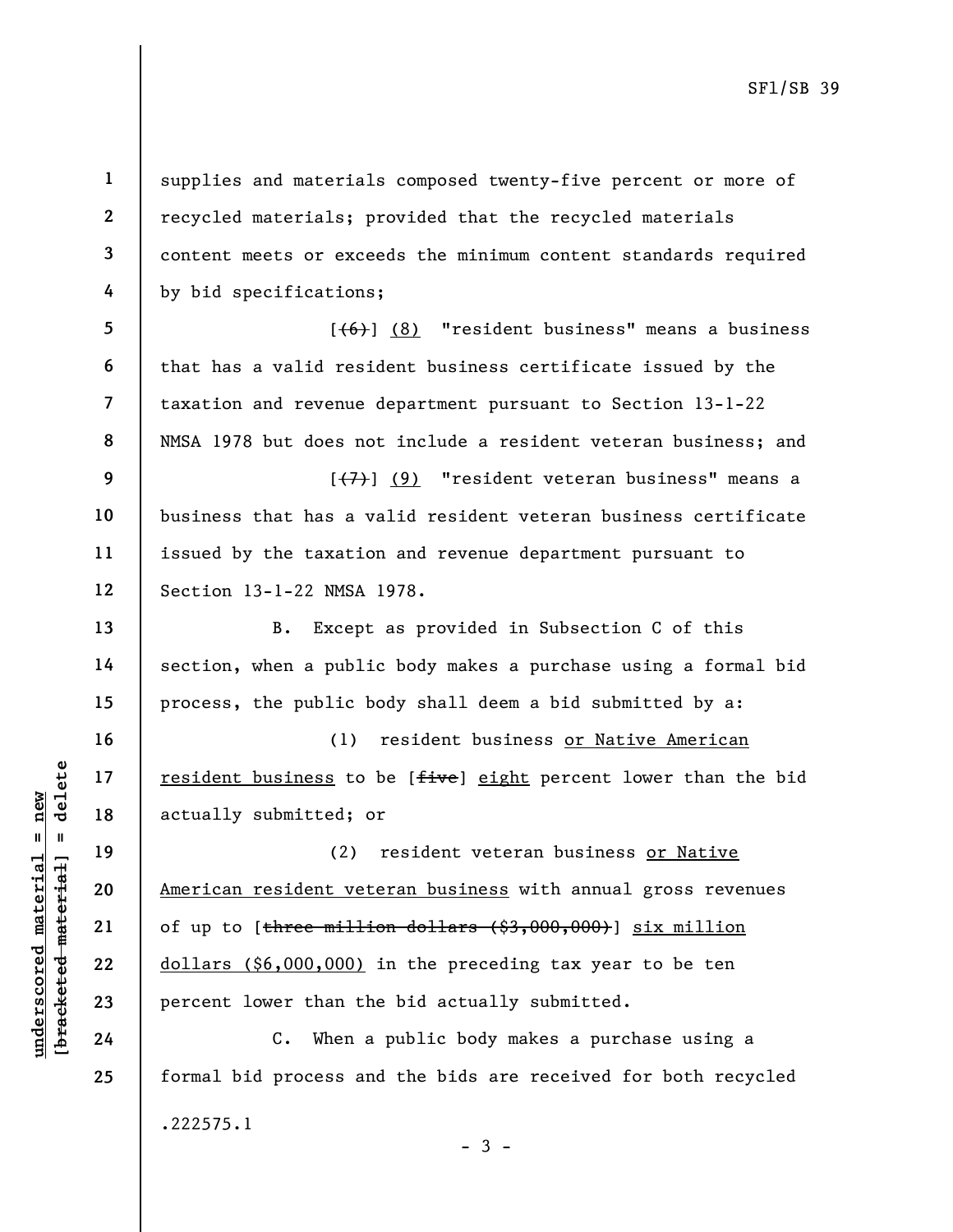1 2 content goods and nonrecycled content goods, the public body shall deem:

3 4 5 6 (1) bids submitted for recycled content goods from any business, except a resident veteran business or Native American resident veteran business, to be [five] eight percent lower than the bids actually submitted; or

7 8 9 10 11 12 (2) bids submitted for recycled content goods from a resident veteran business or Native American resident veteran business with annual gross revenues of up to [three  $~~million dollars~~ (83,000,000) six million dollars (86,000,000)$ </del> in the preceding tax year to be ten percent lower than the bids actually submitted.

D. When a public body makes a purchase using a formal request for proposals process, not including contracts awarded on a point-based system, the public body shall award an additional:

(1) [*five*] eight percent of the total weight of all the factors used in evaluating the proposals to a resident business or Native American resident business; and

underscores and the factors is<br>  $\begin{array}{c|c|c|c} \hline \text{u} & \text{u} & \text{u} & \text{u} & \text{u} \\ \hline \text{u} & \text{u} & \text{u} & \text{u} & \text{u} \\ \hline \text{u} & \text{u} & \text{u} & \text{u} & \text{u} \\ \hline \text{u} & \text{u} & \text{u} & \text{u} & \text{u} \\ \hline \text{u} & \text{u} & \text{u} & \text{u} & \text{u} \\ \hline \text{u} & \text$ (2) ten percent of the total weight of all the factors used in evaluating the proposals to a resident veteran business or Native American resident veteran business that has annual gross revenues of up to [three million dollars (\$3,000,000)] six million dollars (\$6,000,000) in the preceding tax year.

- 4 -

.222575.1

13

14

15

16

17

18

19

20

21

22

23

24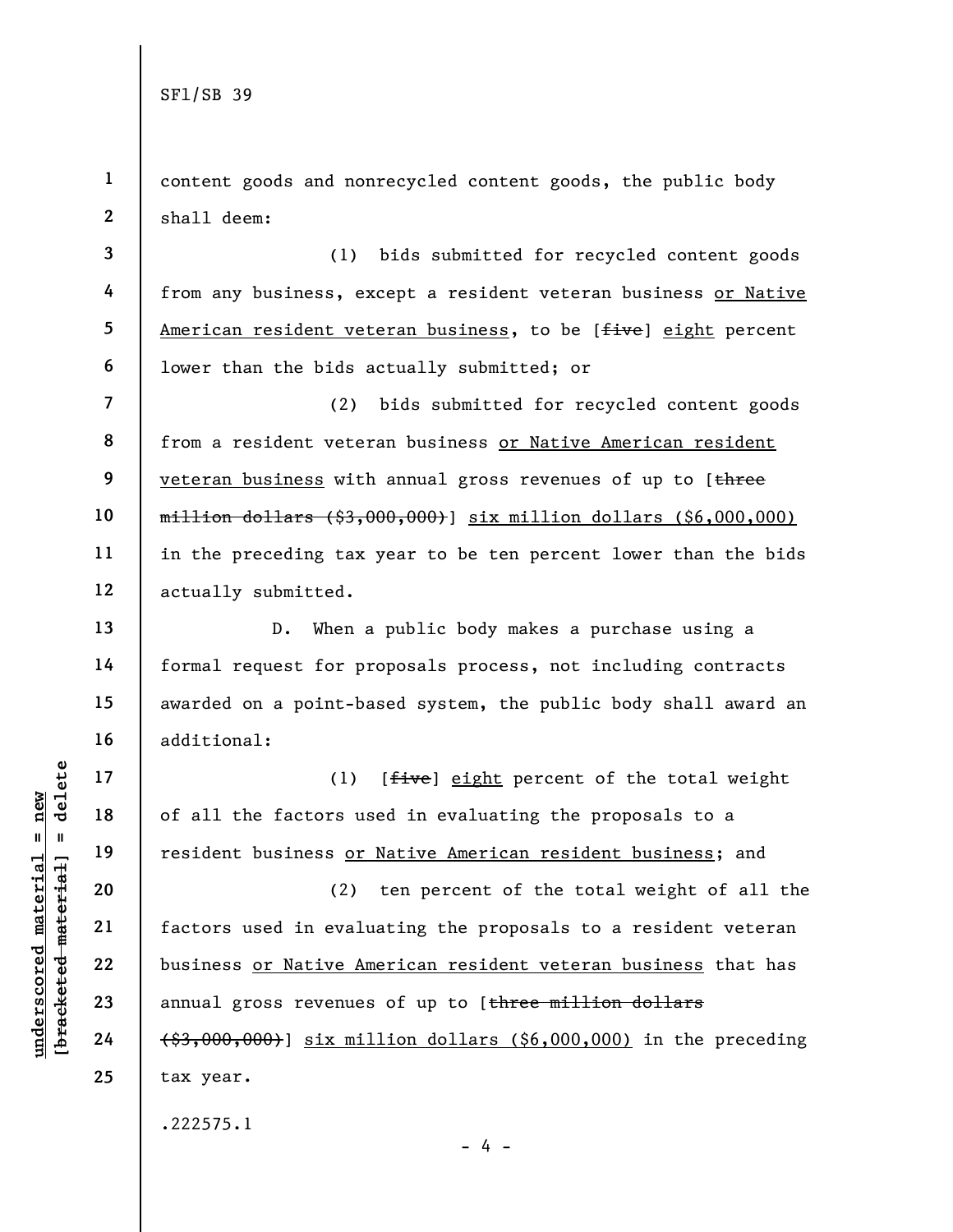understand material material extending the percentage of the<br>
extended material of the spoods or services<br>
performed by each bus<br>
performed by each bus<br>
performed by each bus<br>
proposal.<br>
C. [<del>A res</del><br>
extended materials of 1 2 3 4 5 6 7 8 9 10 11 12 13 14 15 16 17 18 19 20 21 E. When a public body makes a purchase using a formal request for proposals process, and the contract is awarded based on a point-based system, the public body shall award additional points equivalent to: (1) [*five*] eight percent of the total possible points to a resident business or Native American resident business; or (2) ten percent of the total possible points to a resident veteran business or Native American resident veteran business that has annual gross revenues of up to [three million dollars (\$3,000,000)] six million dollars (\$6,000,000) in the preceding tax year. F. When a joint bid or joint proposal is submitted by a combination of resident veteran, Native American resident veteran, resident, Native American resident or nonresident businesses, the preference provided pursuant to Subsection B, C, D or E of this section shall be calculated in proportion to the percentage of the contract, based on the dollar amount of the goods or services provided under the contract, that will be performed by each business as specified in the joint bid or proposal.

G. [A resident veteran business shall not benefit from the preference pursuant to this section for more than ten consecutive years. A person that is an owner of a business that is a resident veteran business shall not benefit from the .222575.1

 $- 5 -$ 

22 23

24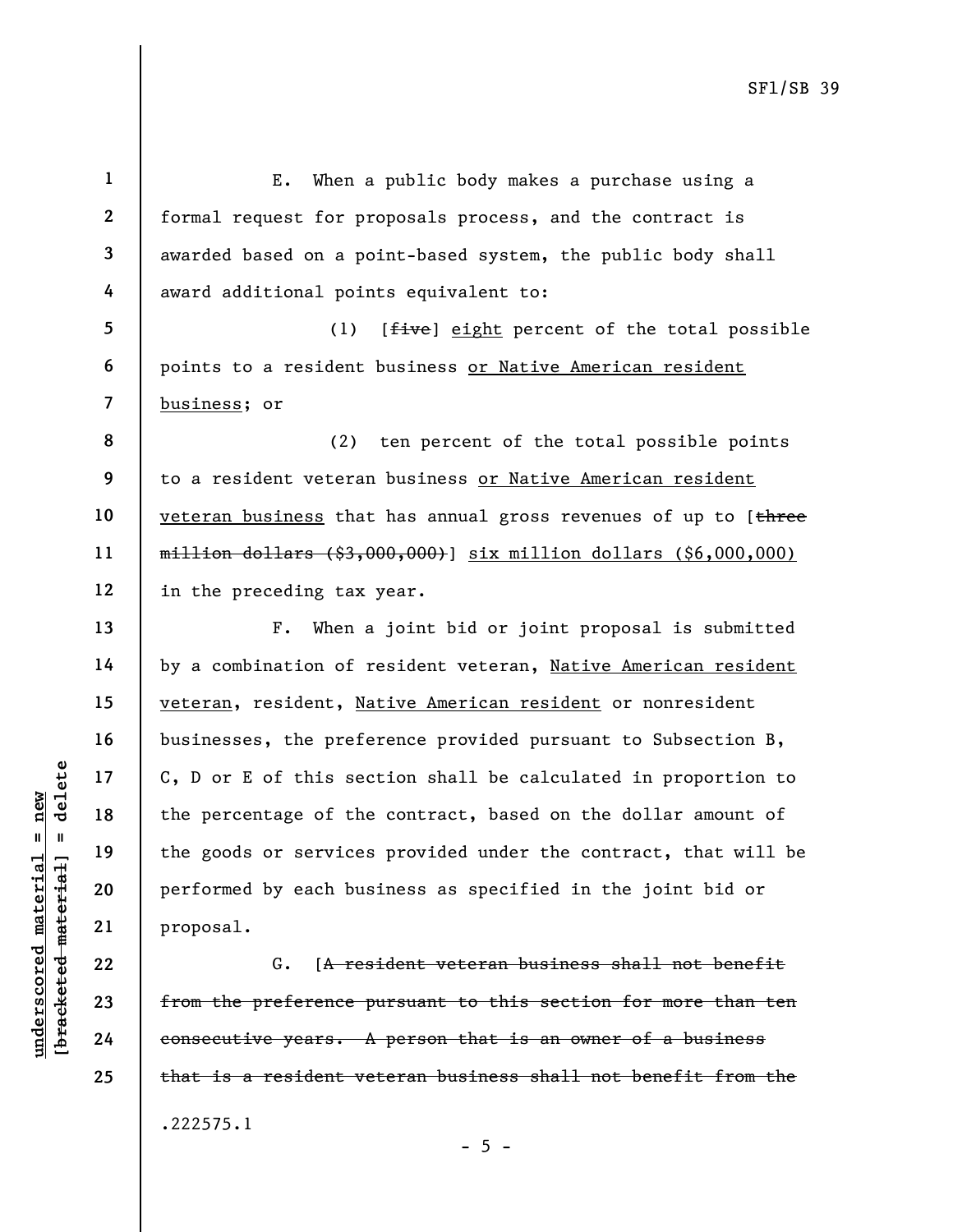2 3

4

9

10

11

12

13

14

15

16

17

18

19

20

21

22

23

24

25

1

preference pursuant to this section for more than ten consecutive years] A person shall not benefit from the provisions of this section based on more than one business concurrently.

5 6 7 8 H. A public body shall not award a business both a resident business preference and a resident veteran business preference or a Native American resident business preference and a Native American resident veteran business preference.

I. The procedures provided in Sections 13-1-172 through 13-1-183 NMSA 1978 or in an applicable purchasing ordinance apply to a protest to a public body concerning the awarding of a contract in violation of this section.

J. This section shall not apply when the expenditure includes federal funds for a specific purchase."

SECTION 2. Section 13-1-22 NMSA 1978 (being Laws 2012, Chapter 56, Section 4, as amended) is amended to read:

"13-1-22. RESIDENT BUSINESS AND RESIDENT CONTRACTOR CERTIFICATION--NATIVE AMERICAN RESIDENT BUSINESS AND NATIVE AMERICAN RESIDENT CONTRACTOR CERTIFICATES--RESIDENT VETERAN BUSINESS AND RESIDENT VETERAN CONTRACTOR CERTIFICATES.--

underscored material = new [bracketed material] = delete A. To receive a resident business, Native American resident business, resident veteran business or Native American resident veteran business preference pursuant to Section 13-1-21 NMSA 1978 or a resident contractor, Native American resident contractor, resident veteran contractor or Native .222575.1

 $- 6 -$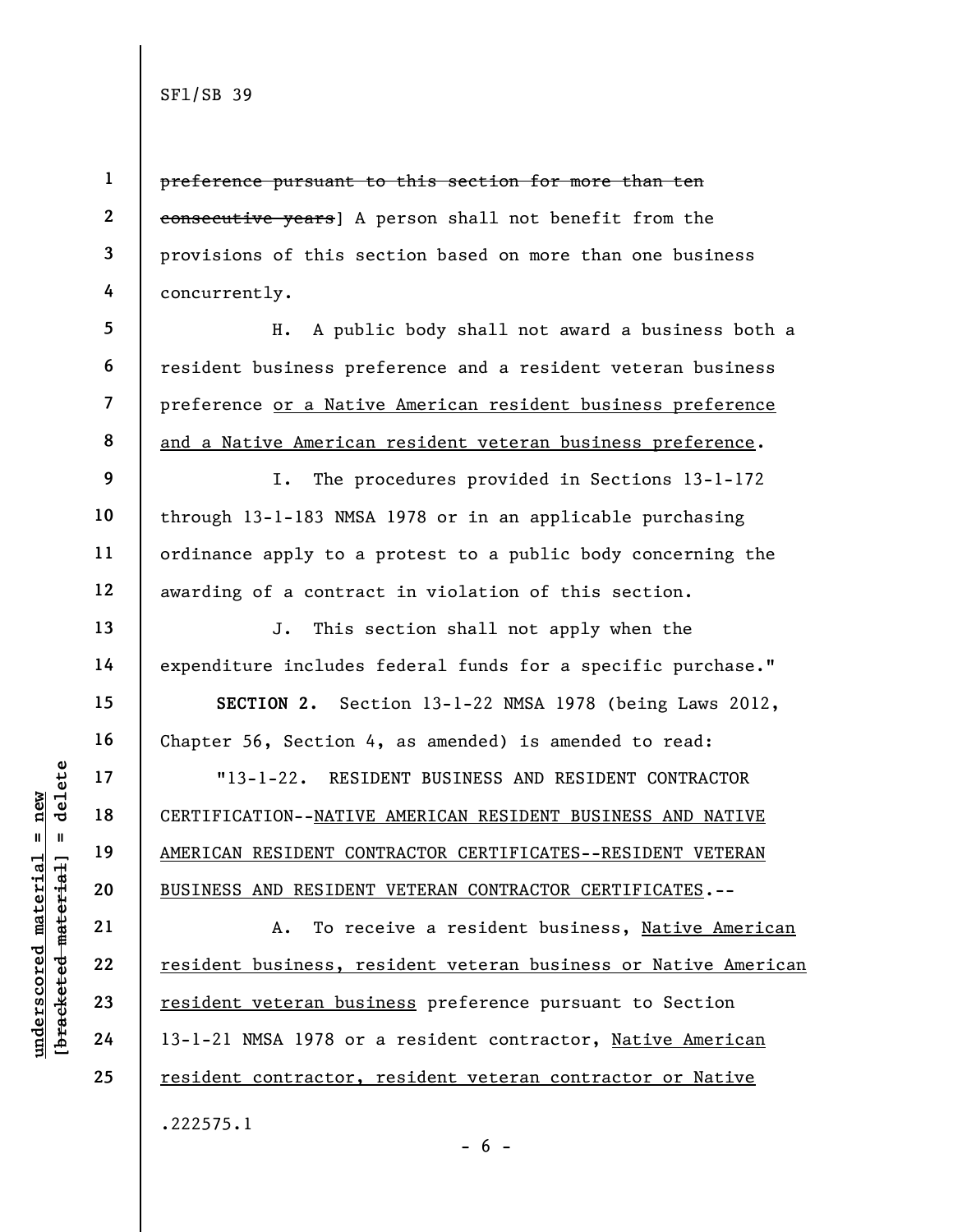1 2 3 4 5 6 7 8 9 American resident veteran contractor preference pursuant to Section 13-4-2 NMSA 1978, a business or contractor shall submit with its bid or proposal a copy of a valid resident business, Native American resident business, resident veteran business or Native American resident veteran business certificate or valid resident contractor, Native American resident contractor, resident veteran contractor or Native American resident veteran contractor certificate issued by the taxation and revenue department.

10 11 12 13 B. An application for a resident business certificate shall include an affidavit from a certified public accountant setting forth that the business is licensed to do business in this state and that:

(1) the business has paid property taxes or rent on real property in the state and paid at least one other tax administered by the state in each of the three years immediately preceding the submission of the affidavit;

understand material mediately preceding<br>  $\begin{array}{c|c|c|c} \text{u} & \text{u} & \text{u} & \text{u} & \text{u} & \text{u} \\ \hline \text{u} & \text{u} & \text{u} & \text{u} & \text{u} & \text{u} \\ \text{u} & \text{u} & \text{u} & \text{u} & \text{u} & \text{u} \\ \text{u} & \text{u} & \text{u} & \text{u} & \text{u} & \text{u} & \text{u} \\ \text{u} & \text{u} & \text$ (2) if the business is a new business, the owner or majority of owners has paid property taxes or rent on real property in the state and has paid at least one other tax administered by the state in each of the three years immediately preceding the submission of the affidavit and has not applied for a resident business or resident contractor certificate pursuant to this section during that time period;

> (3) if the business is a relocated business, .222575.1 - 7 -

24 25

14

15

16

17

18

19

20

21

22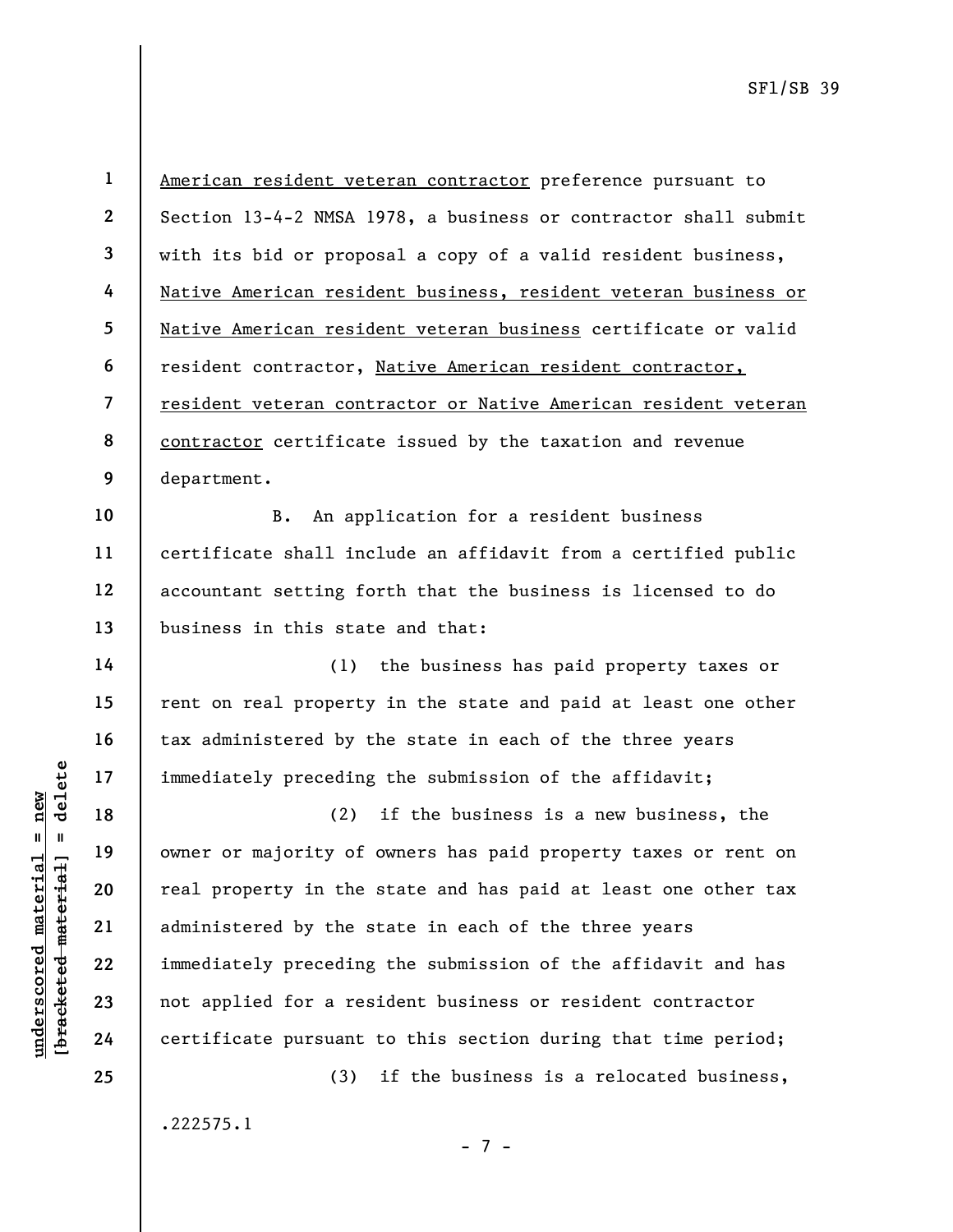1

2

3

4

5

6

7

16

17

18

19

20

21

22

23

24

25

at least eighty percent of the total personnel of the business in the year immediately preceding the submission of the affidavit were residents of the state and that, prior to the submission of the affidavit, the business either leased real property for ten years or purchased real property greater than one hundred thousand dollars (\$100,000) in value in the state; or

8 9 10 11 12 13 14 15 (4) if the business is a previously certified business or was eligible for certification, the business has changed its name, has reorganized into one or more different legal entities, was purchased by another legal entity but operates in the state as substantially the same commercial enterprise or has merged with a different legal entity but operates in the state as substantially the same commercial enterprise.

C. An application for a resident veteran business certificate shall include the affidavit required by Subsection B of this section and:

under 17<br>
= 18<br>
= 18<br>
= 19<br>
= 19<br>
= 19<br>
= 19<br>
= 19<br>
= 19<br>
= 19<br>
= 19<br>
= 19<br>
= 19<br>
= 19<br>
= 19<br>
= 19<br>
= 19<br>
= 19<br>
= 19<br>
= 19<br>
= 19<br>
= 19<br>
= 19<br>
= 19<br>
= 19<br>
= 19<br>
= 19<br>
= 19<br>
= 19<br>
= 19<br>
= 19<br>
= 19<br>
= 19<br>
= 19<br>
= 19<br>
= 19<br>
= (1) verification by the United States department of veterans affairs as being either a veteran-owned small business or a service-disabled veteran-owned small business; or

(2) verification of veteran status as indicated by the United States department of defense DD form 214 of release or discharge from active duty with an honorable .222575.1 - 8 -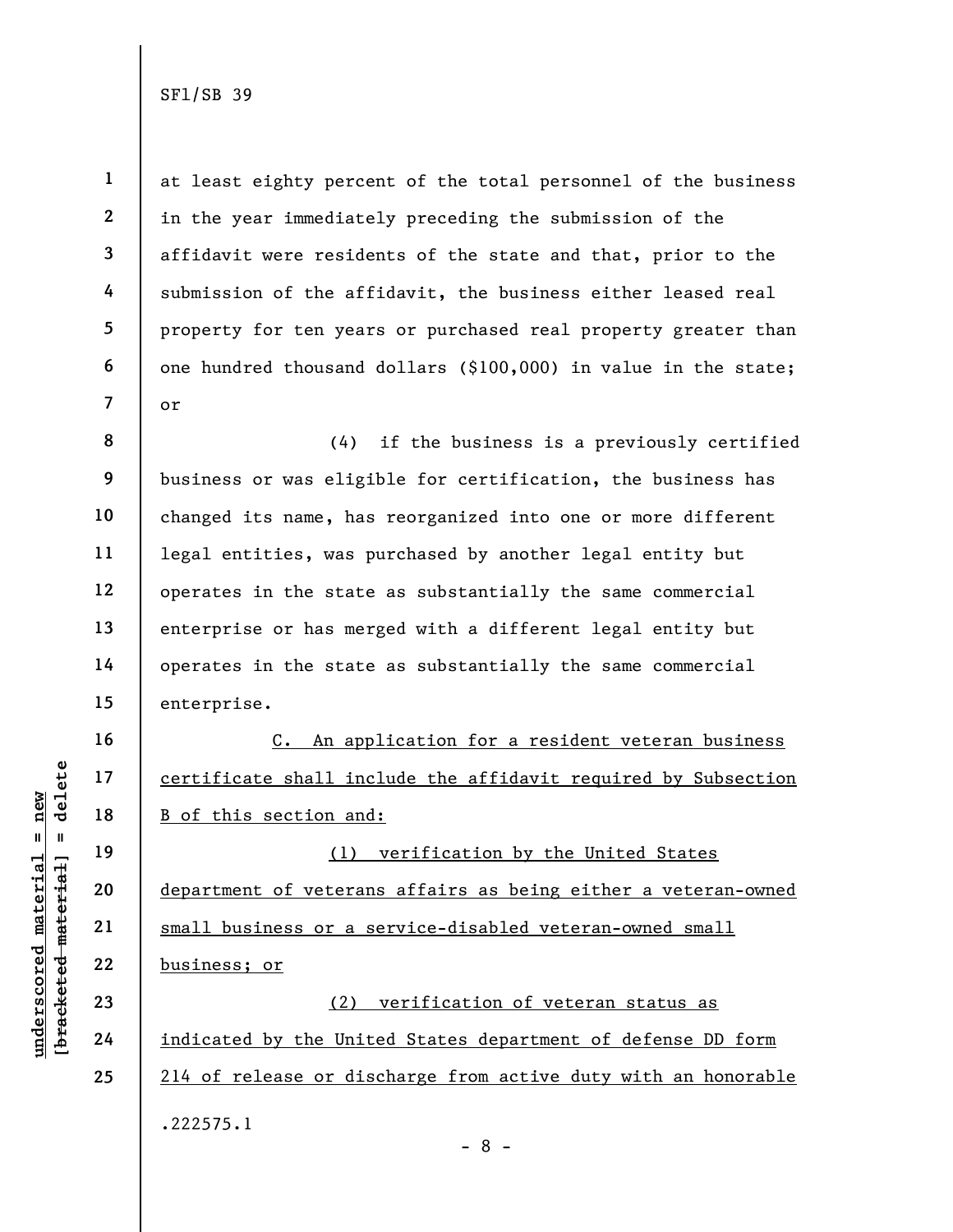under 17 is a legacy contractor<br>  $\begin{array}{c|c|c|c} \hline \text{u} & \text{u} & \text{u} & \text{u} \\ \hline \text{u} & \text{u} & \text{u} & \text{u} \\ \hline \text{u} & \text{u} & \text{u} & \text{u} \\ \hline \text{u} & \text{u} & \text{u} & \text{u} \\ \hline \text{u} & \text{u} & \text{u} & \text{u} \\ \hline \text{u} & \text{u} & \text{u} & \text{u} \\ \hline \text{u} & \text{u$ 3 4 5 6 7 8 9 10 11 12 13 14 15 16 17 18 19 20 21 22 23 24 25

1

2

discharge or of service-disabled veteran status by the United States department of veterans affairs and proof that a veteran or veterans own a majority of the business.

 $[G<sub>1</sub>]$  D. An application for a resident contractor certificate shall include an affidavit from a certified public accountant setting forth that the contractor is currently licensed as a contractor in this state and that:

(1) the contractor has:

(a) registered with the state at least one vehicle; and

(b) in each of the five years immediately preceding the submission of the affidavit: 1) paid property taxes or rent on real property in the state and paid at least one other tax administered by the state; and 2) paid unemployment insurance on at least three full-time employees who are residents of the state; provided that if a contractor is a legacy contractor, the requirement of at least three fulltime employees who are residents of the state is waived;

(2) if the contractor is a new contractor, the owner or majority of owners has paid property taxes or rent on real property in the state and has paid at least one other tax administered by the state in each of the five years immediately preceding the submission of the affidavit and has not applied for a resident business or resident contractor certificate pursuant to this section during that time period;

- 9 -

.222575.1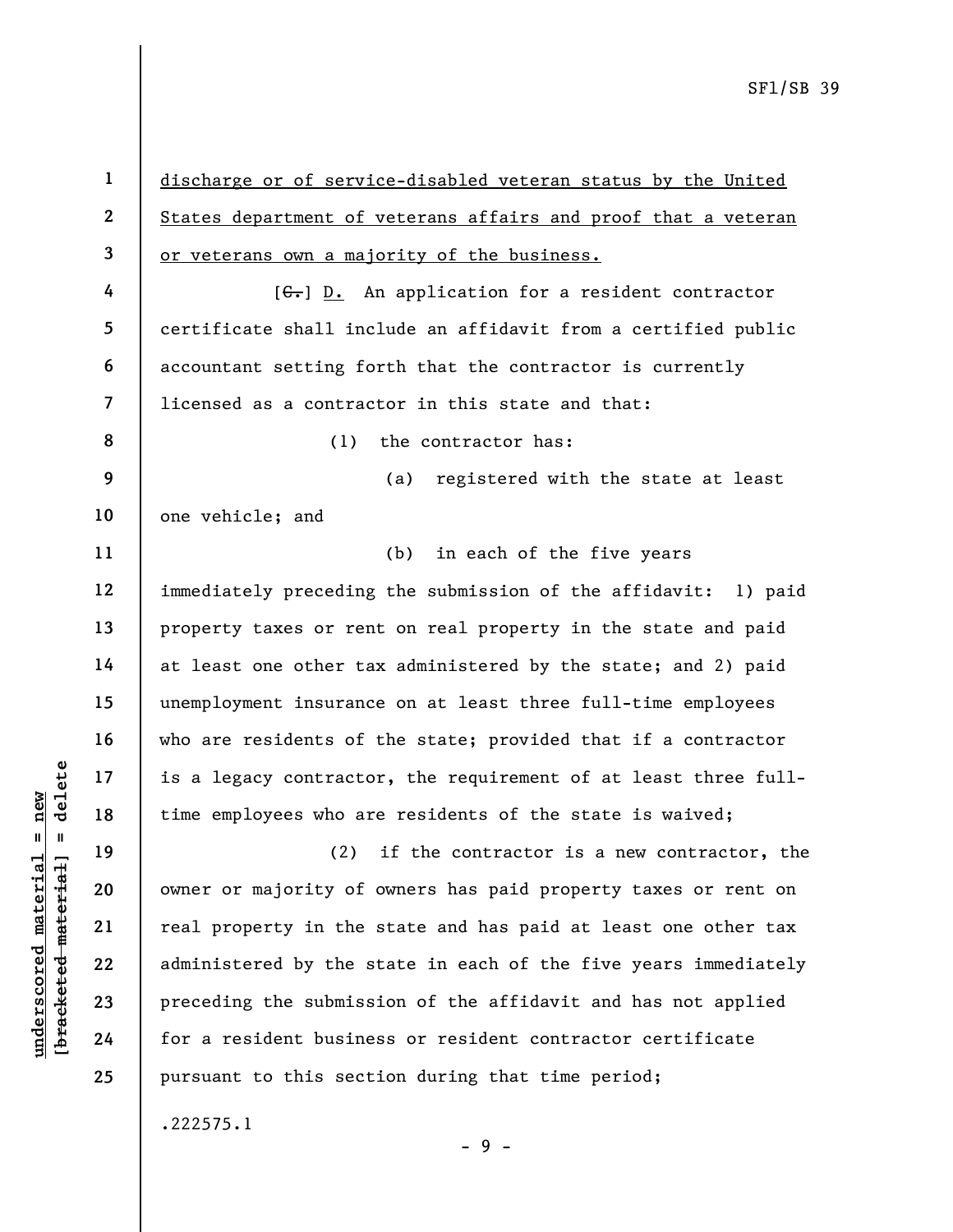|                                            | $\mathbf{1}$   | (3)<br>if the contractor is a relocated business,               |
|--------------------------------------------|----------------|-----------------------------------------------------------------|
|                                            | $\mathbf{2}$   | at least eighty percent of the total personnel of the business  |
|                                            | $\mathbf{3}$   | in the year immediately preceding the submission of the         |
|                                            | 4              | affidavit were residents of the state and that, prior to the    |
|                                            | 5              | submission of the affidavit, the contractor either leased real  |
|                                            | 6              | property for ten years or purchased real property greater than  |
|                                            | $\overline{7}$ | one hundred thousand dollars (\$100,000) in value in the state; |
|                                            | 8              | or                                                              |
|                                            | 9              | (4)<br>if the contractor is a previously                        |
|                                            | 10             | certified contractor or was eligible for certification, the     |
|                                            | 11             | contractor has changed its name, has reorganized into one or    |
|                                            | 12             | more different legal entities, was purchased by another legal   |
|                                            | 13             | entity but operates in the state as substantially the same      |
|                                            | 14             | enterprise or has merged with a different legal entity but      |
|                                            | 15             | operates in the state as substantially the same commercial      |
|                                            | 16             | enterprise.                                                     |
| delete                                     | 17             | An application for a resident veteran contractor<br>E.          |
| new                                        | 18             | certificate shall include the affidavit required by Subsection  |
| II<br>- II                                 | 19             | D of this section and:                                          |
| materia<br>[ <del>bracketed material</del> | 20             | verification by the United States<br>(1)                        |
|                                            | 21             | department of veterans affairs as being either a veteran-owned  |
| underscored                                | 22             | small business or a service-disabled veteran-owned small        |
|                                            | 23             | business; or                                                    |
|                                            | 24             | verification of veteran status as<br>(2)                        |
|                                            | 25             | indicated by the United States department of defense DD form    |
|                                            |                | .222575.1                                                       |

- 10 -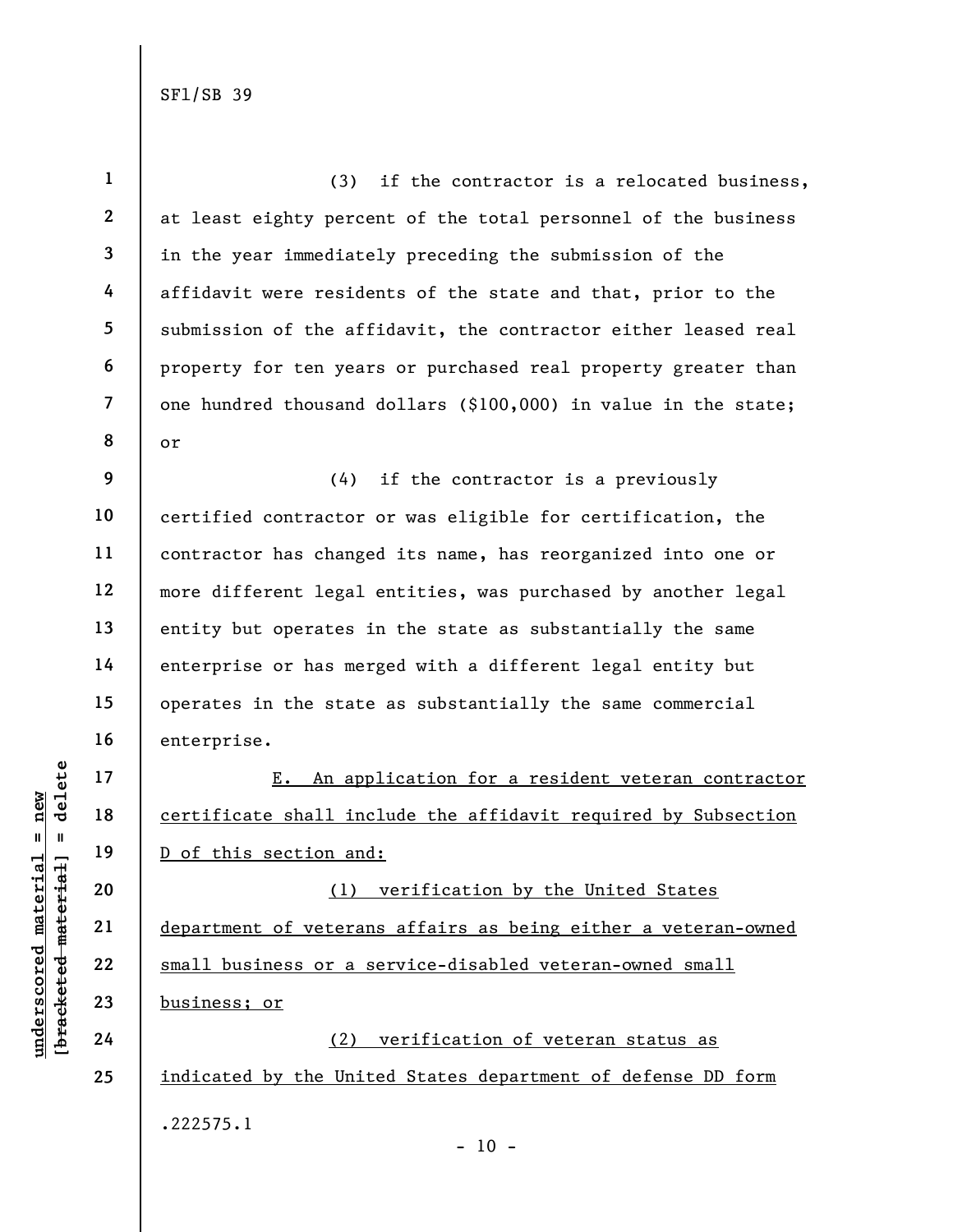|                                            | $\mathbf{1}$            | 214 of release or discharge from active duty with an honorable |
|--------------------------------------------|-------------------------|----------------------------------------------------------------|
|                                            | $\boldsymbol{2}$        | discharge or of service-disabled veteran status by the United  |
|                                            | $\mathbf{3}$            | States department of veterans affairs and proof that a veteran |
|                                            | 4                       | or veterans own a majority of the business.                    |
|                                            | 5                       | An application for a Native American resident<br>$F_{\bullet}$ |
|                                            | 6                       | business certificate or a Native American resident contractor  |
|                                            | $\overline{\mathbf{z}}$ | certificate shall include an affidavit from a notary public    |
|                                            | 8                       | setting forth that the business is:                            |
|                                            | 9                       | operating on lands located on an Indian<br>(1)                 |
|                                            | 10                      | nation, tribe or pueblo located in whole or in part on land    |
|                                            | 11                      | within New Mexico; and                                         |
|                                            | 12                      | at least fifty-one percent owned by an<br>(2)                  |
|                                            | 13                      | Indian nation, tribe or pueblo located in whole or in part on  |
|                                            | 14                      | <u>land within New Mexico; provided that:</u>                  |
|                                            | 15                      | the Indian nation, tribe or pueblo<br>(a)                      |
|                                            | 16                      | <u>receives at least a majority of the net income from the</u> |
| delete                                     | 17                      | business; and                                                  |
| new<br>Ш                                   | 18                      | the management and daily operation<br>(b)                      |
|                                            | 19                      | of the business are controlled by one or more individuals who  |
| underscored materia<br>[bracketed material | 20                      | are members of a New Mexico Indian nation, tribe or pueblo; or |
|                                            | 21                      | at least fifty-one percent owned by one or<br>(3)              |
|                                            | 22                      | more New Mexico residents who are members of a federally       |
|                                            | 23                      | recognized Indian nation, tribe or pueblo located in whole or  |
|                                            | 24                      | in part on land within New Mexico and that is established for  |
|                                            | 25                      | the purpose of profit; provided that:                          |
|                                            |                         | .222575.1                                                      |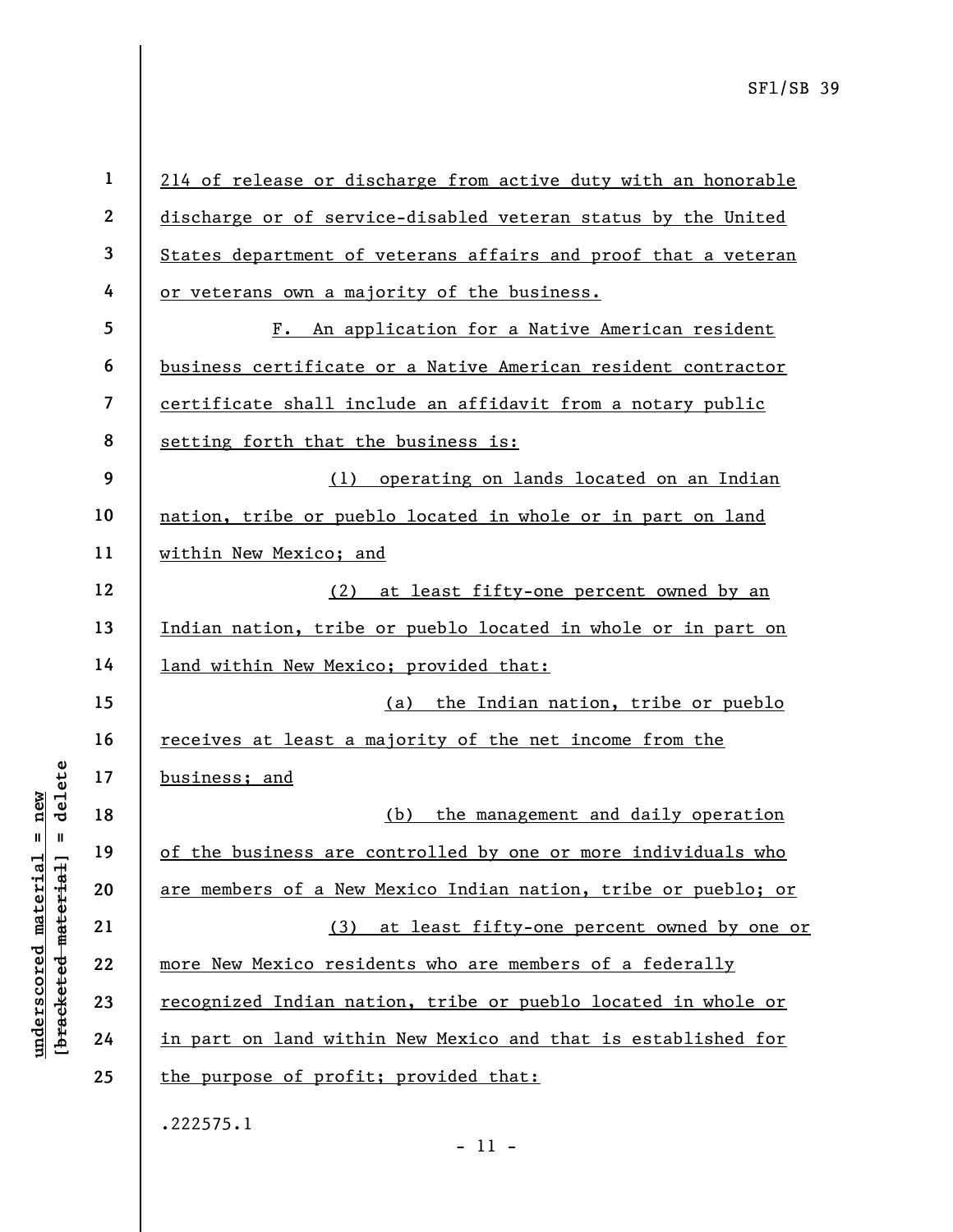| $\mathbf 1$ | the Native American owners receive<br>(a)                       |
|-------------|-----------------------------------------------------------------|
| 2           | at least a majority of the net income from the business; and    |
| 3           | the management and daily operation<br>(b)                       |
| 4           | of the business are controlled by one or more individuals who   |
| 5           | are members of a New Mexico Indian nation, tribe or pueblo.     |
| 6           | An application for a Native American resident<br>G.             |
| 7           | veteran business certificate or a Native American resident      |
| 8           | veteran contractor certificate shall include the affidavit      |
| 9           | required by Subsection F of this section and, if the business   |
| 10          | is not owned by an Indian nation, tribe or pueblo:              |
| 11          | (1)<br>verification by the United States                        |
| 12          | department of veterans affairs that the business is either a    |
| 13          | veteran-owned small business or a service-disabled veteran-     |
|             |                                                                 |
| 14          | owned small business;                                           |
| 15          | verification of veteran status of a<br>(2)                      |
| 16          | majority of the owners of the business as indicated by the      |
| 17          | United States department of defense DD form 214 of release or   |
| 18          | discharge from active duty with an honorable discharge or of    |
| 19          | service-disabled veteran status by the United States department |
| 20          | of veterans affairs; or                                         |
| 21          | verification of veteran status of the<br>(3)                    |
| 22          | contractor as indicated by the United States department of      |
| 23          | defense DD form 214 of release or discharge from active duty    |
| 24          | with an honorable discharge or of service-disabled veteran      |
| 25          | status by the United States department of veterans affairs.     |

 $\frac{\text{underscored material = new}}{\text{beac detected-matter}+\text{d}}$  = delete

- 12 -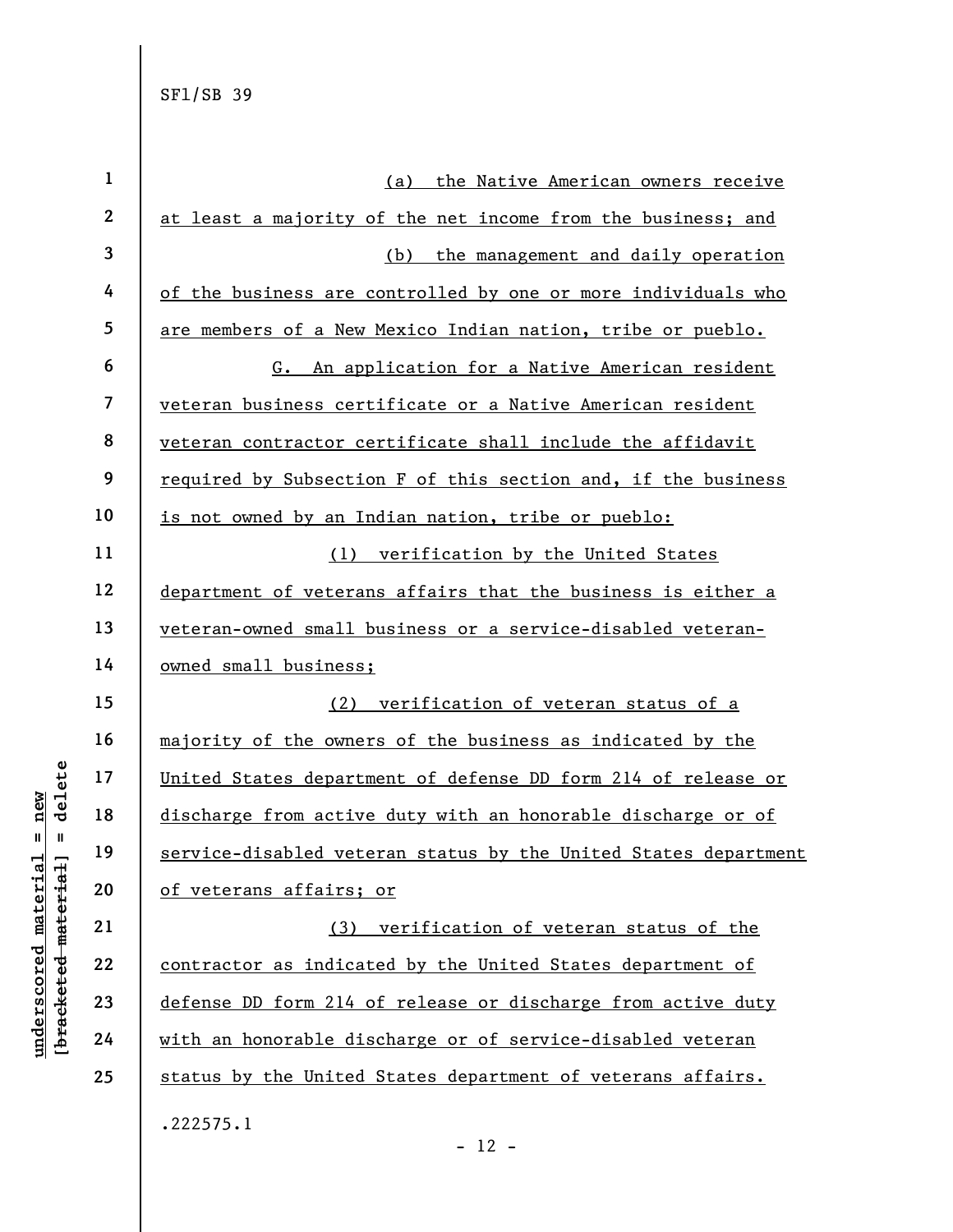1 2 3 4 5 6 7 8 9 10 11 12 13 14 15 16 17  $[\frac{D-1}{2}]$  H. The taxation and revenue department shall prescribe the form and content of the application and required affidavit. The taxation and revenue department shall examine the application and affidavit and, if necessary, may seek additional information to ensure that the business or contractor is eligible to receive the certificate pursuant to the provisions of this section. If the taxation and revenue department determines that an applicant is eligible, the department shall issue a certificate pursuant to the provisions of this section. If the taxation and revenue department determines that the applicant is not eligible, the department shall issue notification within thirty days. If no notification is provided by the department, the certificate is deemed approved. A certificate is valid for three years from the date of its issuance; provided that if there is a change of ownership of more than fifty percent, a resident business or resident contractor shall reapply for a certificate.

understand material material end and the taxation and reverse objection. The taxat<br>gradient contractor s<br>definition of the taxation and reverse objection with the taxation<br>along 22 series objection. The taxat<br>gradient 24 t  $[E-]$  I. A business or contractor whose application for a certificate is denied has fifteen days from the date of the taxation and revenue department's decision to file an objection with the taxation and revenue department. The person filing the objection shall submit evidence to support the objection. The taxation and revenue department shall review the evidence and issue a decision within fifteen days of the filing of the objection.

.222575.1

 $- 13 -$ 

18

19

20

21

22

23

24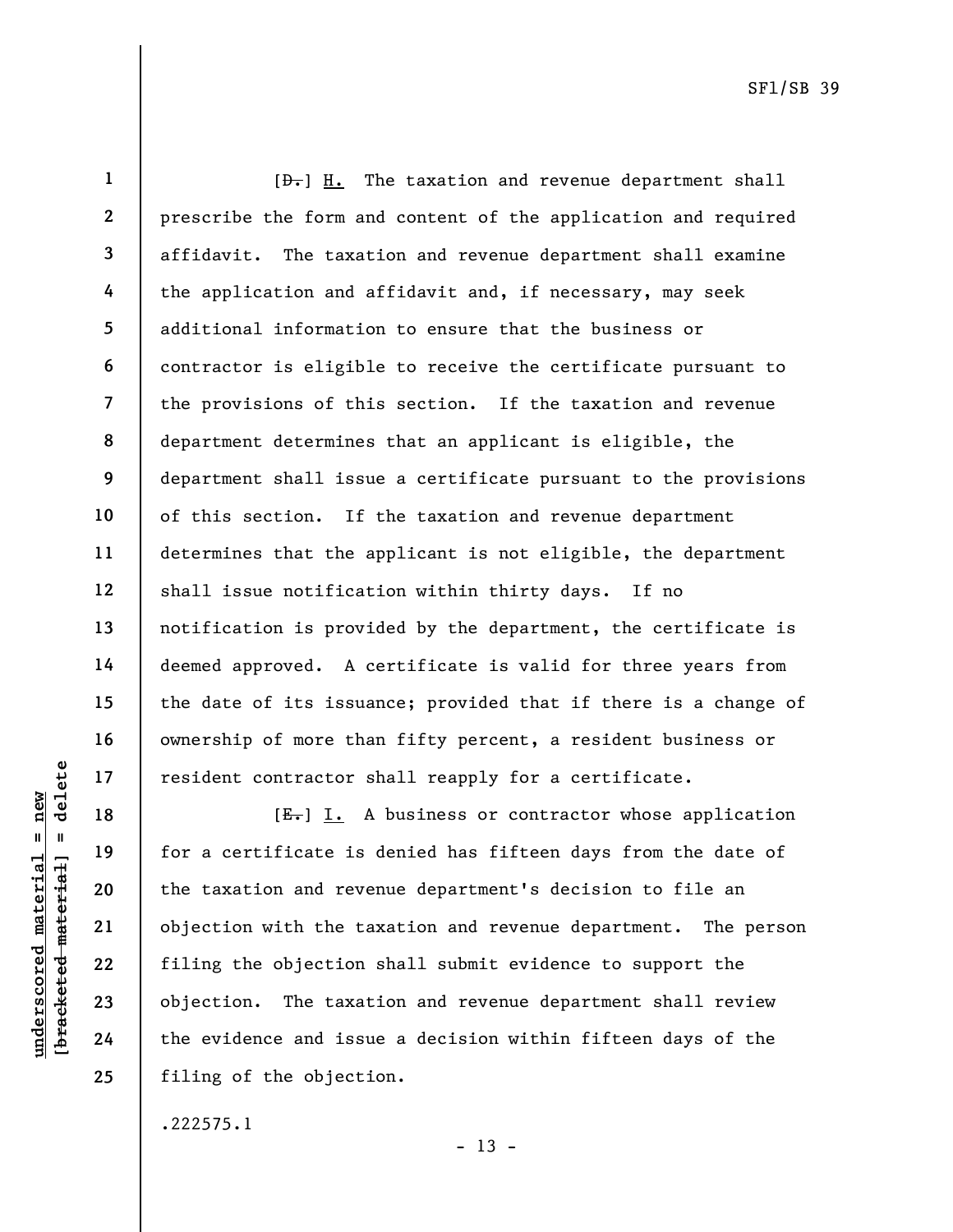| $\mathbf{1}$             | $[F-]$ J. If, following a hearing and an opportunity            |
|--------------------------|-----------------------------------------------------------------|
| $\boldsymbol{2}$         | to be heard, the administrative hearings office finds that a    |
| 3                        | business or contractor provided false information to the        |
| 4                        | taxation and revenue department in order to obtain a            |
| 5                        | certificate or that a business or contractor used a certificate |
| 6                        | to obtain a resident business or resident contractor preference |
| $\overline{\mathcal{L}}$ | for a bid or proposal and the resident business or contractor   |
| 8                        | did not perform the percentage of the contract specified in the |
| 9                        | bid or proposal, the business or contractor:                    |
| 10                       | (1)<br>is not eligible to receive a certificate                 |
| 11                       | or a preference pursuant to Section 13-1-21 or 13-4-2 NMSA 1978 |
| 12                       | for a period of five years from the date on which the taxation  |
| 13                       | and revenue department became aware of the submission of the    |
| 14                       | false information or the failure to perform the contract as     |
| 15                       | specified in the bid or proposal; and                           |
| 16                       | (2) is subject to an administrative penalty of                  |
| 17                       | up to fifty thousand dollars (\$50,000) for each violation.     |
| 18                       | $[\theta], K].$ In a decision issued pursuant to Subsection     |
| 19                       | [E or F] I or J of this section, the taxation and revenue       |
| 20                       | department or the administrative hearings office shall state    |
| 21                       | the reasons for the action taken and inform an aggrieved        |
| 22                       | business or contractor of the right to judicial review of the   |
| 23                       | determination pursuant to the provisions of Section 39-3-1.1    |
| 24                       | NMSA 1978.                                                      |
| 25                       | $[Hz]$ $Lz$ The taxation and revenue department may             |
|                          | .222575.1                                                       |

 $\frac{\text{underscored material = new}}{\text{beac detected-matter}+\text{d}}$  = delete

- 14 -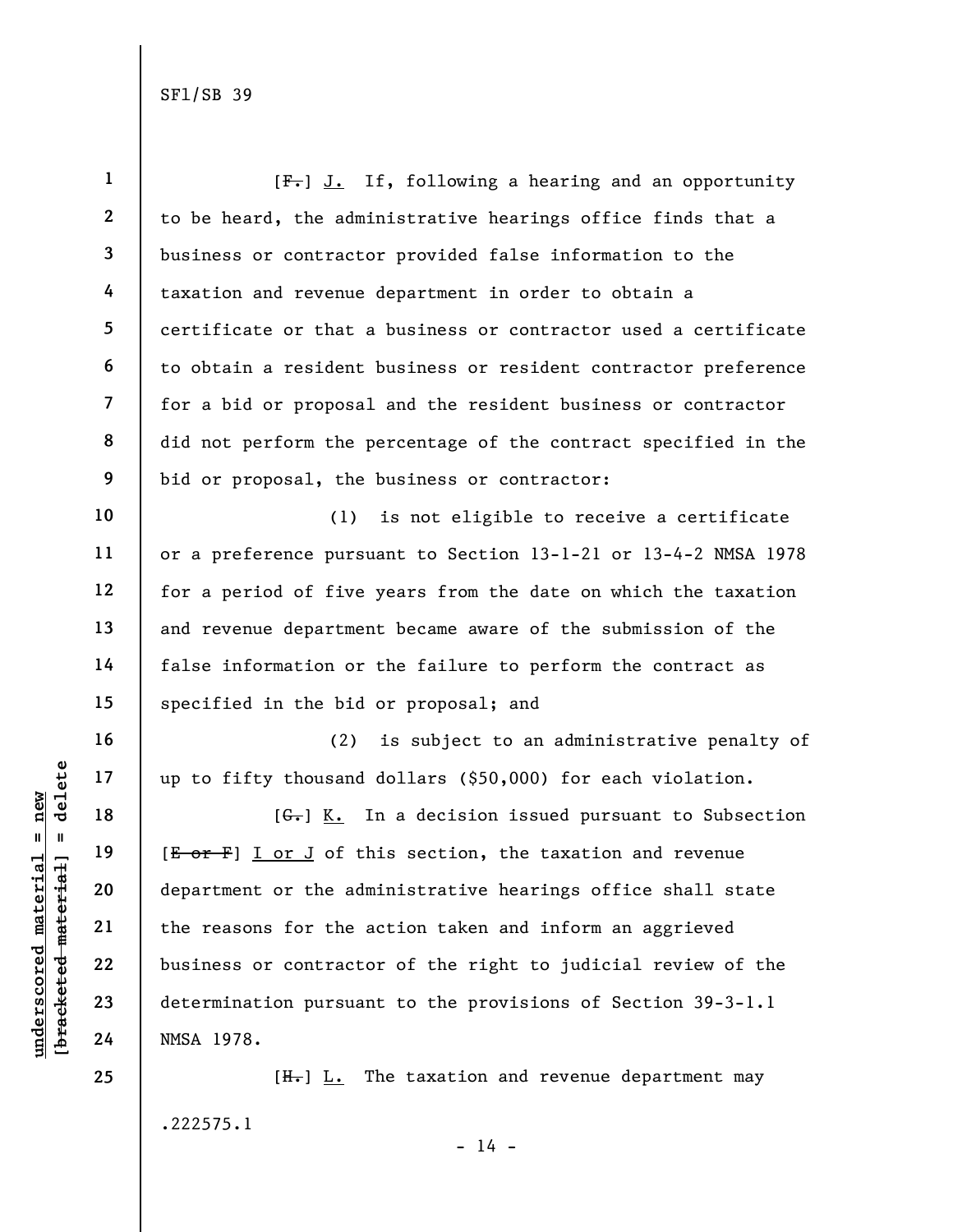underscored material = new [bracketed material] = delete 1 2 3 4 5 6 7 8 9 10 11 12 13 14 15 16 17 18 19 20 21 22 23 24 25 assess a reasonable fee for the issuance of a certificate not to exceed the actual cost of administering the taxation and revenue department's duties pursuant to this section.  $[\frac{1}{\sqrt{1}}]$  M. The state auditor may audit or review the issuance or validity of certificates.  $[\frac{J}{J}]$  N. For purposes of this section: (1) "new business" means a person that did not exist as a business in any form and that has been in existence for less than three years; (2) "new contractor" means a person that did not exist as a business in any form and that has been in existence for less than five years; (3) "legacy contractor" means a construction business that has been licensed in this state for ten consecutive years; and (4) "relocated business" means a business that moved eighty percent of its total domestic personnel from another state to New Mexico in the past five years." SECTION 3. Section 13-4-2 NMSA 1978 (being Laws 1984, Chapter 66, Section 2, as amended) is amended to read: "13-4-2. APPLICATION OF PREFERENCE.-- A. For the purposes of this section: (1) "formal bid process" means a competitive sealed bid process; (2) "formal request for proposals process" .222575.1  $- 15 -$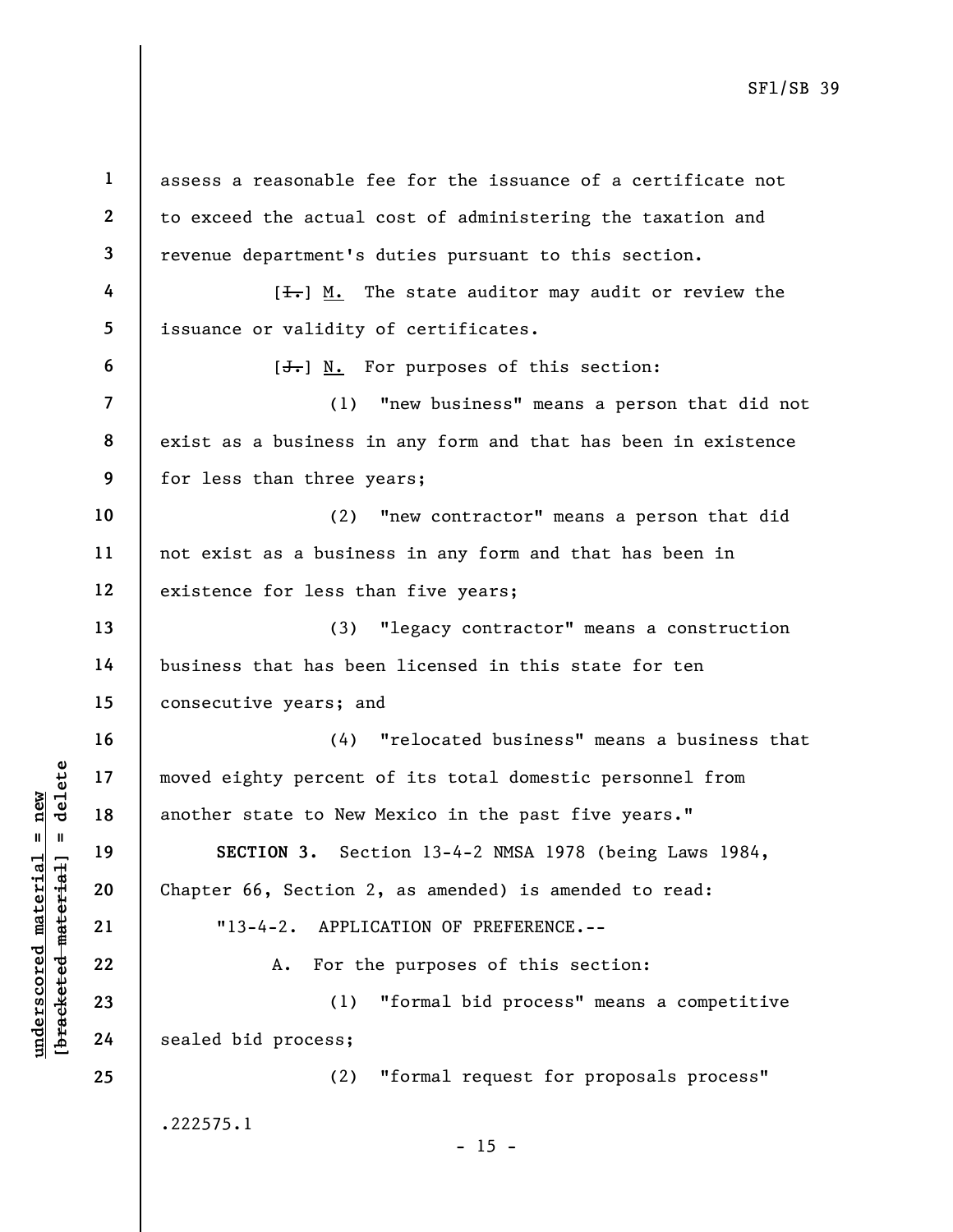|                                                              | $\mathbf{1}$   | means a competitive sealed proposal process, including a                  |
|--------------------------------------------------------------|----------------|---------------------------------------------------------------------------|
|                                                              | $\overline{2}$ | competitive sealed qualifications-based proposal process;                 |
|                                                              | 3              | (3) "Native American resident contractor"                                 |
|                                                              | 4              | means a person that has a valid Native American resident                  |
|                                                              | 5              | contractor certificate issued by the taxation and revenue                 |
|                                                              | 6              | department pursuant to Section 13-1-22 NMSA 1978 but does not             |
|                                                              | $\overline{7}$ | include a Native American resident veteran contractor;                    |
|                                                              | 8              | <u>"Native American resident veteran</u><br>(4)                           |
|                                                              | 9              | contractor" means a person that has a valid Native American               |
|                                                              | 10             | resident veteran contractor certificate issued by the taxation            |
|                                                              | 11             | and revenue department pursuant to Section 13-1-22 NMSA 1978;             |
|                                                              | 12             | $\left[\frac{1}{3}, \frac{1}{2}\right]$ "public body" means a department, |
|                                                              | 13             | commission, council, board, committee, institution, legislative           |
|                                                              | 14             | body, agency, government corporation, educational institution             |
|                                                              | 15             | or official of the executive, legislative or judicial branch of           |
|                                                              | 16             | the government of the state or a political subdivision of the             |
| delete                                                       | 17             | state and the agencies, instrumentalities and institutions                |
| $n$ ew                                                       | 18             | thereof, including two-year post-secondary educational                    |
| Ш<br>Ш                                                       | 19             | institutions, school districts, local school boards and all               |
| material                                                     | 20             | municipalities, including home-rule municipalities;                       |
|                                                              | 21             | $[\frac{(4)}{1}]$ (6) "public works contract" means a                     |
|                                                              | 22             | contract for construction, construction management,                       |
|                                                              | 23             | architectural, landscape architectural, engineering, surveying            |
| [ <del>bracketed material</del> ]<br>$\bm{{\rm underscore}}$ | 24             | or interior design services;                                              |
|                                                              | 25             | $[\frac{1}{5}]$ (7) "resident contractor" means a person                  |
|                                                              |                | .222575.1                                                                 |
|                                                              |                |                                                                           |

- 16 -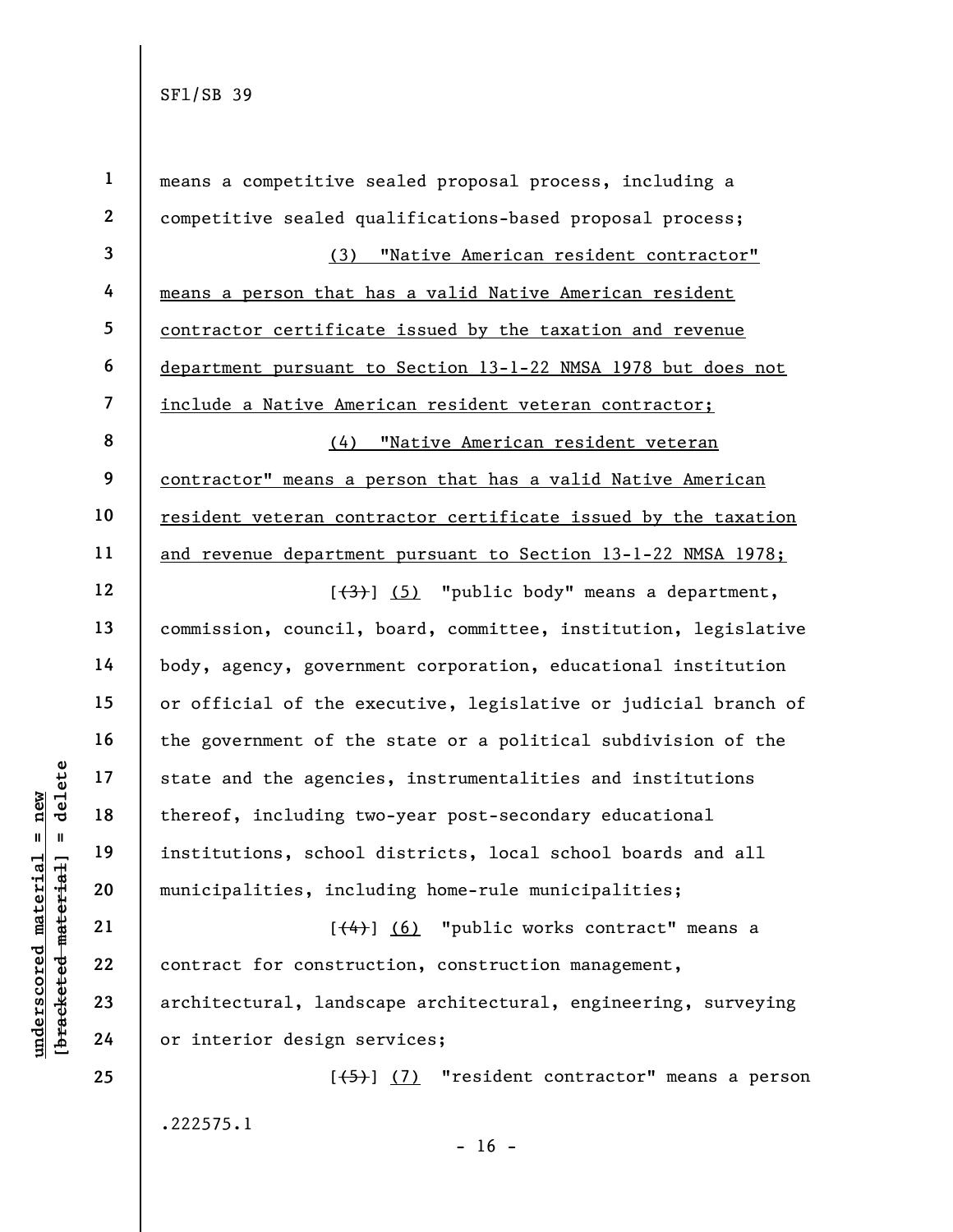understand material of the matchmater of the match of the match of the match of the match of the match of the match of the match of the match of the match of the match of the match of the match of the match of the match of 1 2 3 4 5 6 7 8 9 10 11 12 13 14 15 16 17 18 19 20 21 22 23 24 25 that has a valid resident contractor certificate issued by the taxation and revenue department pursuant to Section 13-1-22 NMSA 1978 but does not include a resident veteran contractor; and  $[ (6) ] (8)$  "resident veteran contractor" means a person that has a valid resident veteran contractor certificate issued by the taxation and revenue department pursuant to Section 13-1-22 NMSA 1978. B. For the purpose of awarding a public works contract using a formal bid process, a public body shall deem a bid submitted by a: (1) resident contractor or Native American resident contractor to be [five] eight percent lower than the bid actually submitted; or (2) resident veteran contractor or Native American resident veteran contractor with annual gross revenues of up to [three million dollars (\$3,000,000)] six million dollars (\$6,000,000) in the preceding tax year to be ten percent lower than the bid actually submitted. C. When a public body awards a contract using a formal request for proposals process, not including contracts awarded on a point-based system, the public body shall award an additional: (1)  $[f_{\text{i}}\text{ve}]$  eight percent of the total weight of all the factors used in evaluating the proposals to a

- 17 -

.222575.1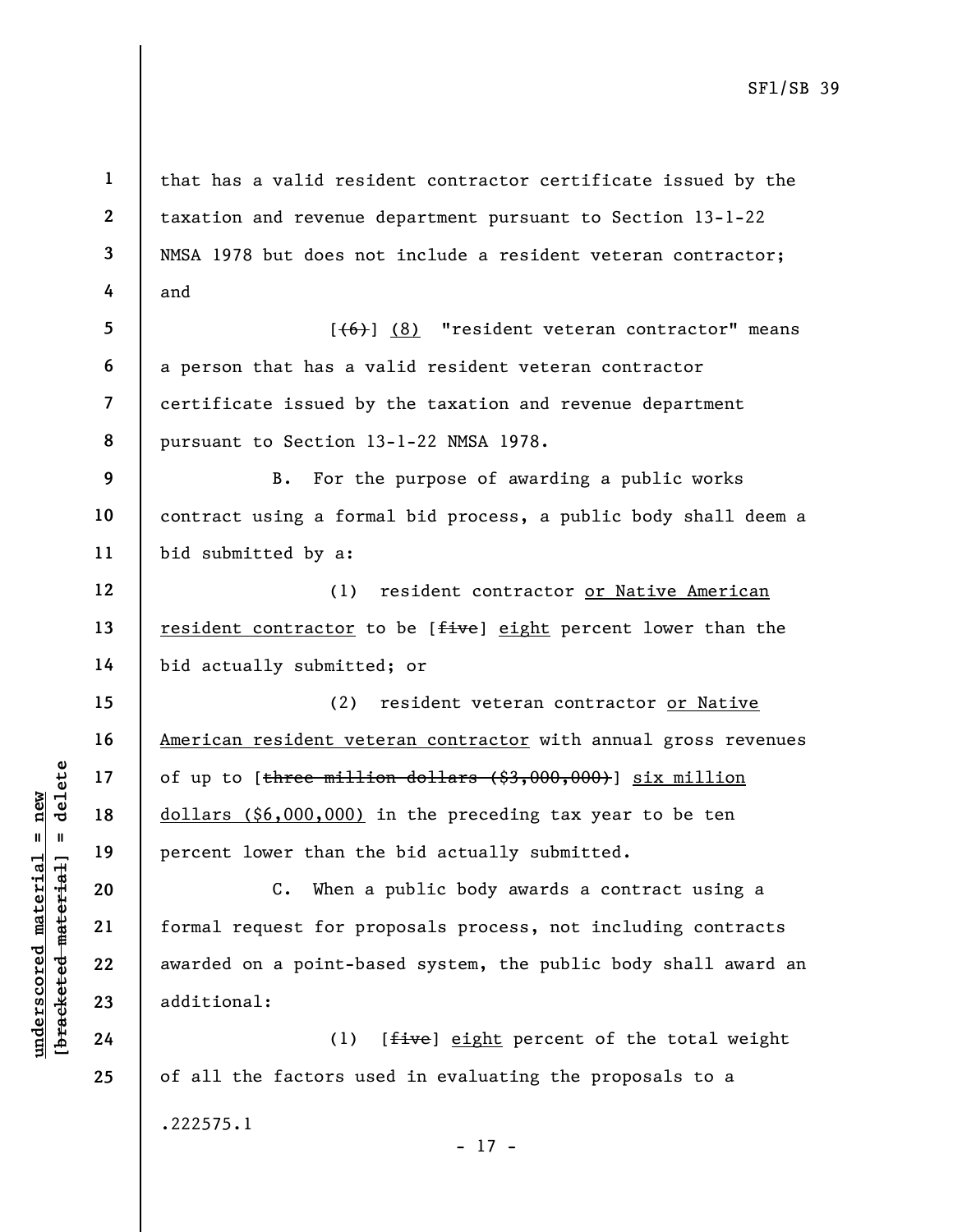understand the preference of the prediction of the prediction of the prediction of the prediction of the prediction of the prediction of the prediction of the prediction of the prediction of the prediction of the predictio 1 2 3 4 5 6 7 8 9 10 11 12 13 14 15 16 17 18 19 20 21 22 23 24 25 resident contractor or Native American resident contractor; or (2) ten percent of the total weight of all the factors used in evaluating the proposals to a resident veteran contractor or Native American resident veteran contractor that has annual gross revenues of up to [three million dollars (\$3,000,000)] six million dollars (\$6,000,000) in the preceding tax year. D. When a public body makes a purchase using a formal request for proposals process, and the contract is awarded based on a point-based system, the public body shall award an additional of the equivalent of: (1) [*five*] eight percent of the total possible points to a resident contractor or Native American resident contractor; or (2) ten percent of the total possible points to a resident veteran contractor or Native American resident veteran contractor that has annual gross revenues of up to [three million dollars (\$3,000,000)] six million dollars (\$6,000,000) in the preceding tax year. E. When a joint bid or joint proposal is submitted by a combination of resident veteran, Native American resident veteran, resident, Native American resident or nonresident contractors, the preference provided pursuant to Subsection B, C or D of this section shall be calculated in proportion to the percentage of the contract, based on the dollar amount of the .222575.1

- 18 -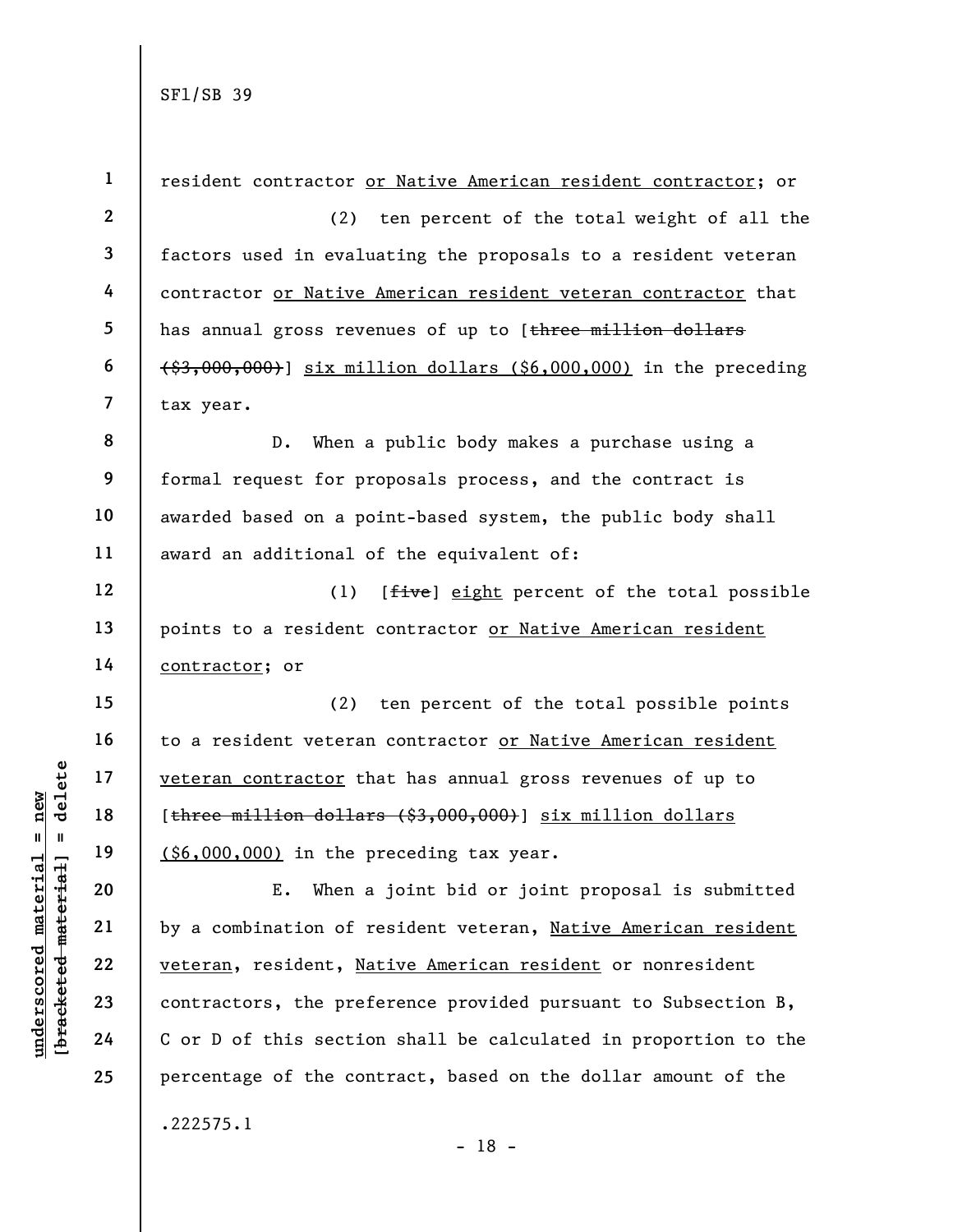goods or services provided under the contract, that will be performed by each contractor as specified in the joint bid or joint proposal.

4 5 6 7 8 9 10 11 F. [A resident veteran contractor shall not benefit from the preference pursuant to this section for more than ten consecutive years. A person that is an owner of a business that is a resident veteran contractor shall not benefit from the preference pursuant to this section for more than ten consecutive years] A person shall not benefit from the provisions of this section based on more than one business concurrently.

G. A public body shall not award a contractor both a resident contractor preference and a resident veteran contractor preference or a Native American resident contractor preference and a Native American resident veteran contractor preference.

underscored material = new [bracketed material] = delete H. The procedures provided in Sections 13-1-172 through 13-1-183 NMSA 1978 or in an applicable purchasing ordinance apply to a protest to a public body concerning the awarding of a contract in violation of this section."

SECTION 4. Section 62-16B-7 NMSA 1978 (being Laws 2021, Chapter 34, Section 7) is amended to read:

"62-16B-7. PUBLIC REGULATION COMMISSION--ENFORCEMENT AND RULEMAKING.--

A. The commission shall administer and enforce the .222575.1 - 19 -

23 24

25

1

2

3

12

13

14

15

16

17

18

19

20

21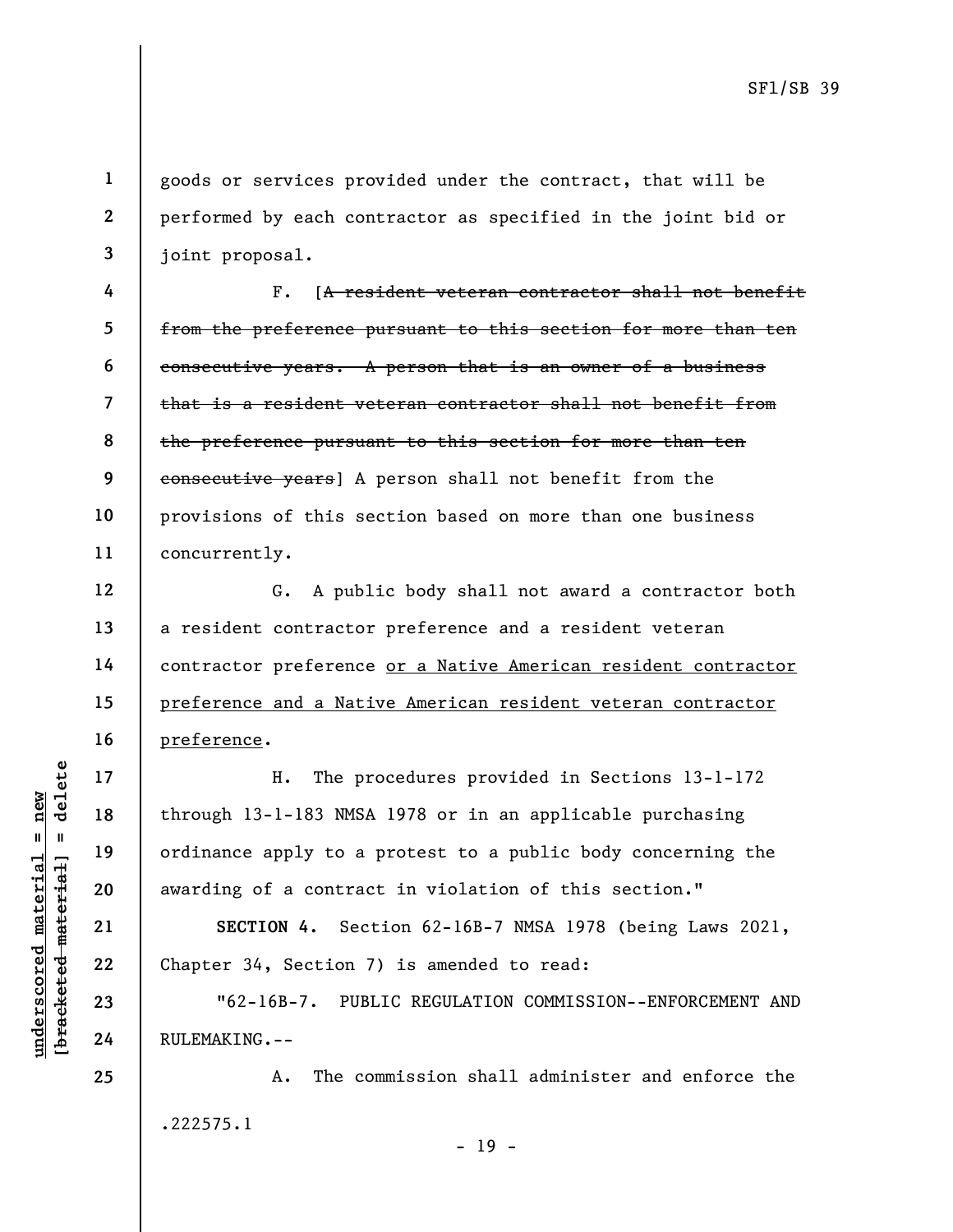1 2 3 4 5 6 7 rules and provisions of the Community Solar Act, including regulation of subscriber organizations in accordance with the Community Solar Act and oversight and review of the consumer protections established for the community solar program. B. The commission shall adopt rules to establish a community solar program by no later than April 1, 2022. The rules shall:

8 9 10 11 12 13 (1) provide an initial statewide capacity program cap of two hundred megawatts alternating current proportionally allocated to investor-owned utilities until November 1, 2024. The statewide capacity program cap shall exclude native community solar projects and rural electric distribution cooperatives;

(2) establish an annual statewide capacity program cap to be in effect after November 1, 2024;

underscored material end of the same of the set of the set of the set of the set of the set of the set of the set of the set of the set of the set of the set of the set of the set of the set of the set of the set of the se (3) require thirty percent of electricity produced from each community solar facility to be reserved for low-income customers and low-income service organizations. The commission shall issue guidelines to ensure the carve-out is achieved each year and develop a list of low-income service organizations and programs that may pre-qualify low-income customers;

(4) establish a process for the selection of community solar facility projects and allocation of the statewide capacity program cap, consistent with Section 13-1-21 .222575.1  $- 20 -$ 

14

15

16

17

18

19

20

21

22

23

24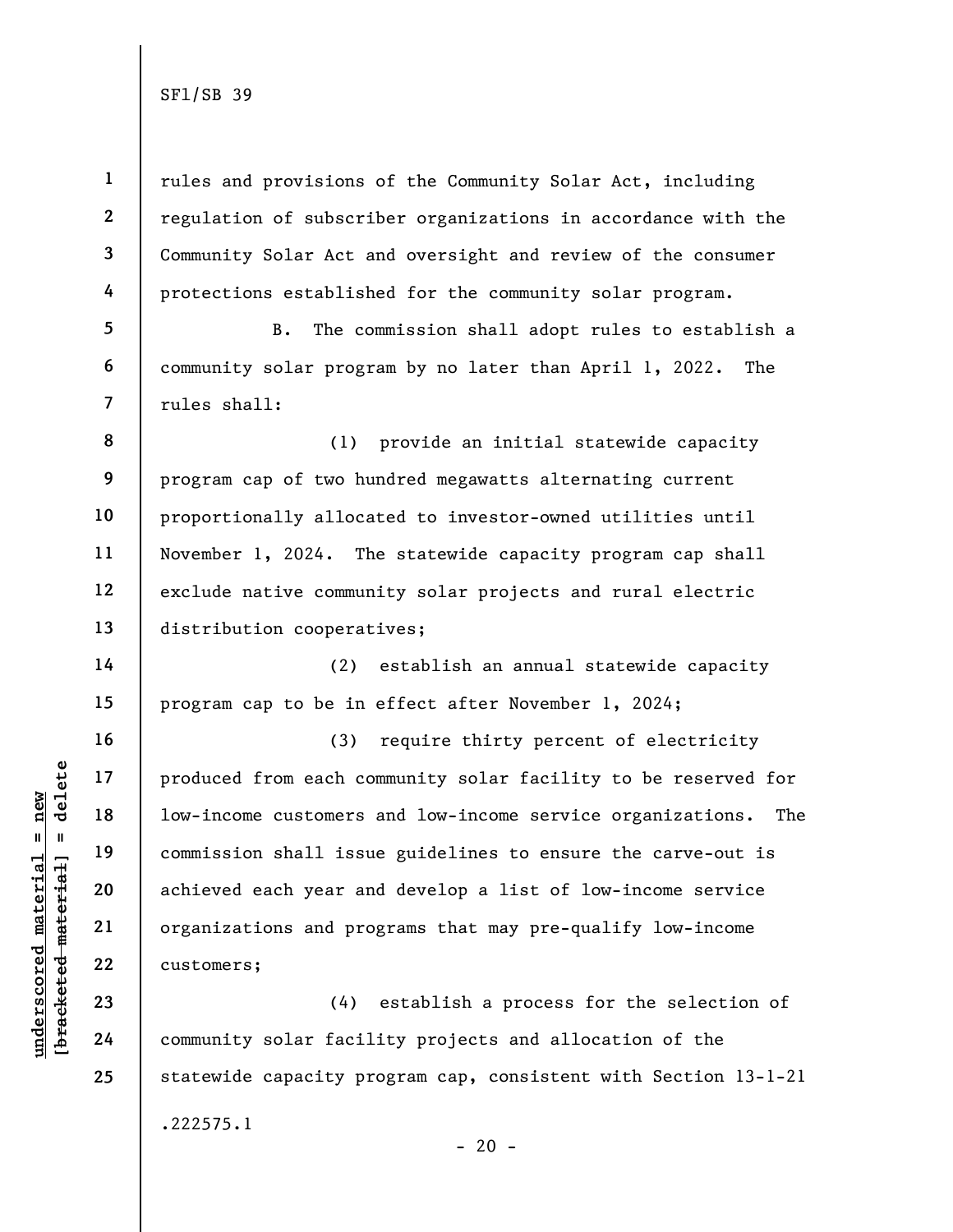1 2 3 NMSA 1978 regarding resident business, Native American resident business, [and] resident veteran business and Native American resident veteran business preferences;

4 5 6 (5) require a qualifying utility to file the tariffs, agreement or forms necessary for implementation of the community solar program;

7 8 9 10 11 12 13 14 15 16 (6) establish reasonable, uniform, efficient and non-discriminatory standards, fees and processes for the interconnection of community solar facilities that are consistent with the commission's existing interconnection rules and interconnection manual that allows a qualifying utility to recover reasonable costs for administering the community solar program and interconnection costs for each community solar facility, such that a qualifying utility and its nonsubscribing customers do not subsidize the costs attributable to the subscriber organization pursuant to this paragraph;

understand of the material of the subscribers including<br>
understand material subscribers including<br>
understand of the inform<br>
the subscriber organization<br>
21 English and Spanish,<br>
1 anguages, to ensure<br>
24 interests and ot (7) provide consumer protections for subscribers, including a uniform disclosure form that identifies the information that shall be provided by a subscriber organization to a potential subscriber, in both English and Spanish, and when appropriate, native or indigenous languages, to ensure fair disclosure of future costs and benefits of subscriptions, key contract terms, security interests and other relevant but reasonable information pertaining to the subscription, as well as grievance and .222575.1

 $-21 -$ 

17

18

19

20

21

22

23

24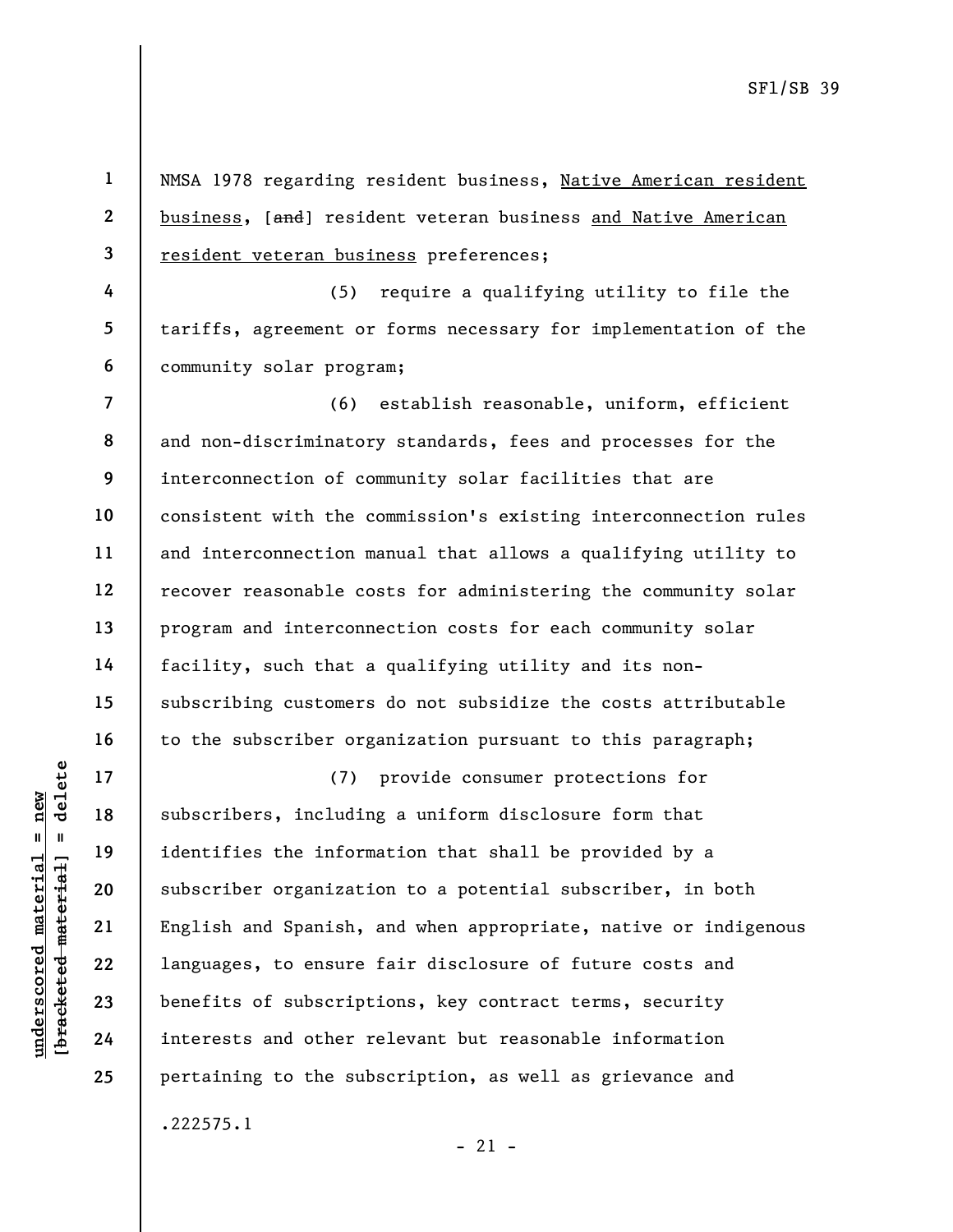1 enforcement procedures;

2 3 4 5 6 7 8 9 10 11 12 13 (8) provide a community solar bill credit rate mechanism for subscribers derived from the qualifying utility's total aggregate retail rate on a per-customer-class basis, less the commission-approved distribution cost components, and identify all proposed rules, fees and charges; provided that non-subscribers shall not subsidize costs attributable to subscribers; and provided further that if the commission determines that it is in the public interest for nonsubscribers to subsidize subscribers, non-subscribers shall not be charged more than three percent of the non-subscribers' aggregate retail rate on an annual basis to subsidize subscribers;

(9) reasonably allow for the creation, financing and accessibility of community solar facilities; and

(10) provide requirements for the siting and co-location of community solar facilities with other energy resources; provided that community solar facilities shall not be co-located with other community solar facilities.

understand to correction of community of the detailed material of the co-located with other and the co-located with other and the co-located with other and the co-located with other and the co-located with other and the co C. The commission may through rule establish a reasonable application fee for subscriber organizations that is designed to cover a portion of the administrative costs of the commission in carrying out the community solar program. Application fees collected by the commission shall be remitted to the state treasurer no later than the day after their .222575.1

 $- 22 -$ 

14

15

16

17

18

19

20

21

22

23

24